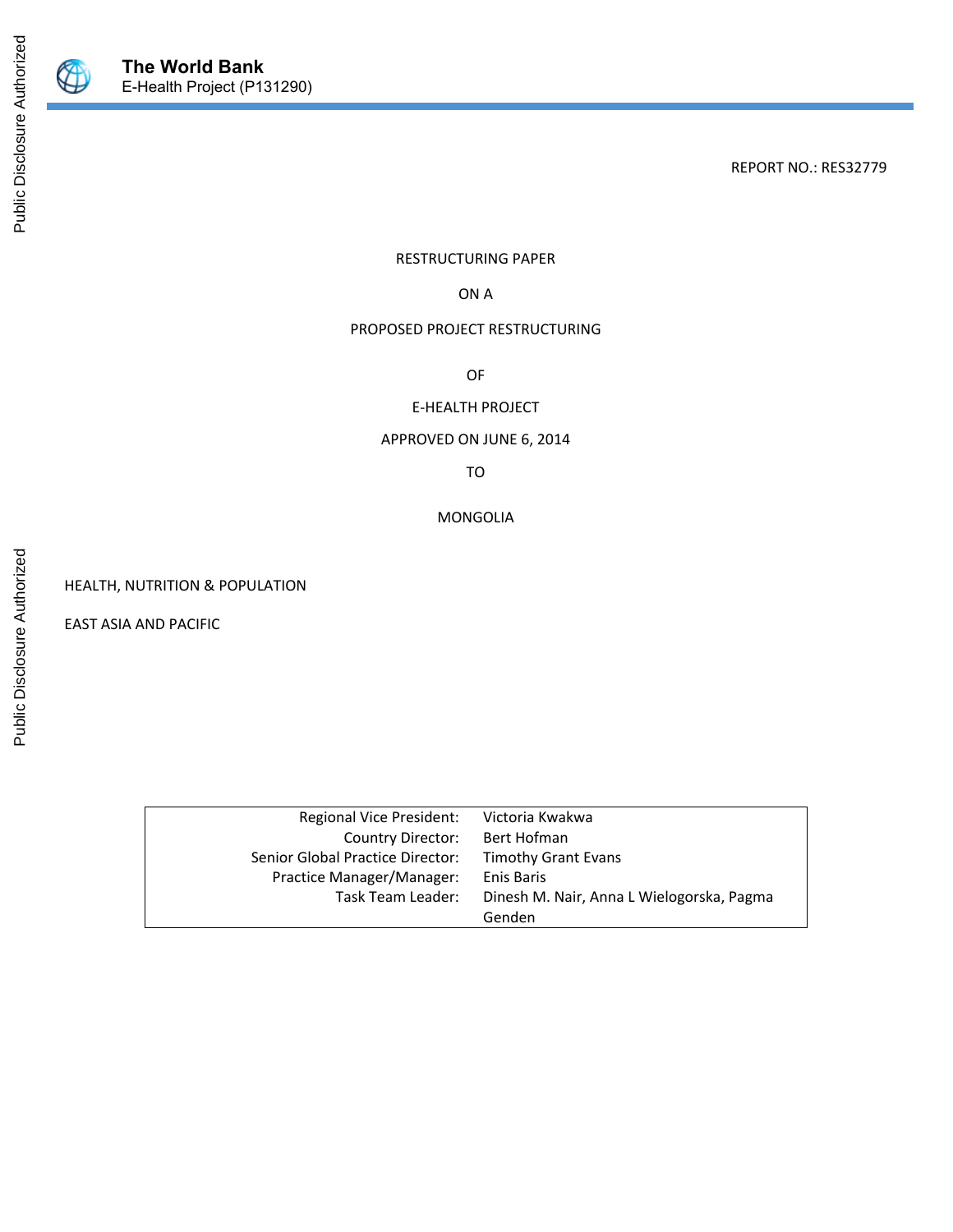

### **ABBREVIATIONS AND ACRONYMS**

| FA          | <b>Enterprise Architecture</b>             |
|-------------|--------------------------------------------|
| <b>HIEP</b> | Health Information Exchange Platform       |
| ΙT          | <b>Information Technology</b>              |
| <b>MOH</b>  | Ministry of Health                         |
| <b>NHIC</b> | National Health Information Center         |
| <b>PACS</b> | Picture Archiving and Communication System |
| <b>PDO</b>  | Project Development Objective              |
| PIU         | Project Implementation Unit                |
| <b>TORs</b> | <b>Terms of Reference</b>                  |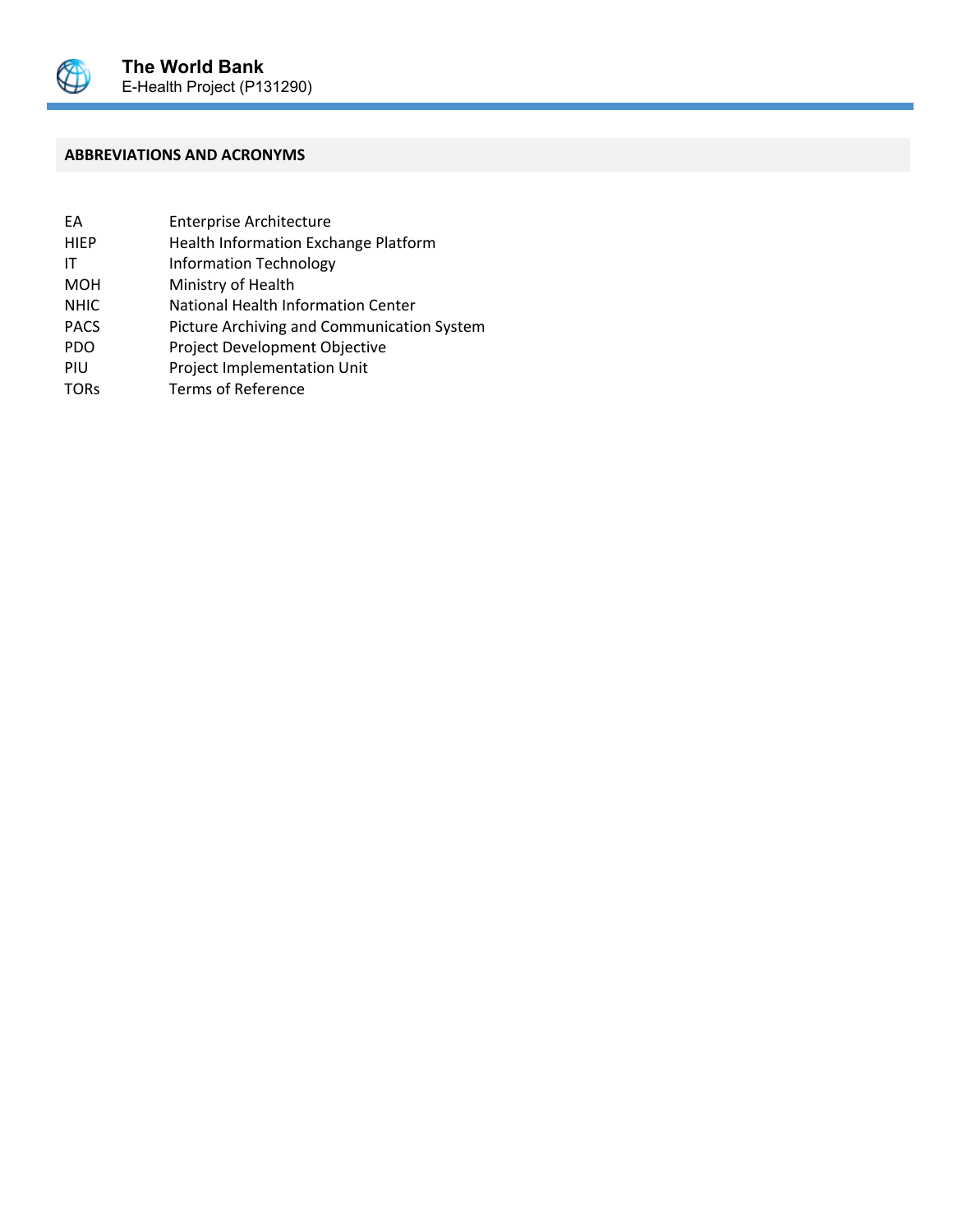

#### **BASIC DATA**

### **Product Information**

| Project ID                  | <b>Financing Instrument</b>         |
|-----------------------------|-------------------------------------|
| P131290                     | <b>Investment Project Financing</b> |
| <b>Original EA Category</b> | <b>Current EA Category</b>          |
|                             |                                     |
| Not Required (C)            | Not Required (C)                    |
| Approval Date               | <b>Current Closing Date</b>         |

#### **Organizations**

| Borrower | Responsible Agency |
|----------|--------------------|
| Mongolia | Ministry of Health |

#### **Project Development Objective (PDO)**

#### Original PDO

To improve integration and utilization of health information and e-health solutions for better health service delivery in selected pilot sites.

### **Summary Status of Financing**

|           |          |                                                 | <b>Net</b>                                      |      |       |
|-----------|----------|-------------------------------------------------|-------------------------------------------------|------|-------|
| Ln/Cr/Tf  | Approval | Signing Effectiveness                           | <b>Closing Commitment Disbursed Undisbursed</b> |      |       |
| IDA-54890 |          | 06-Jun-2014 18-Jun-2015 17-Aug-2015 30-Sep-2020 | 19.50                                           | 1.16 | 16.79 |

#### **Policy Waiver(s)**

Does this restructuring trigger the need for any policy waiver(s)?

No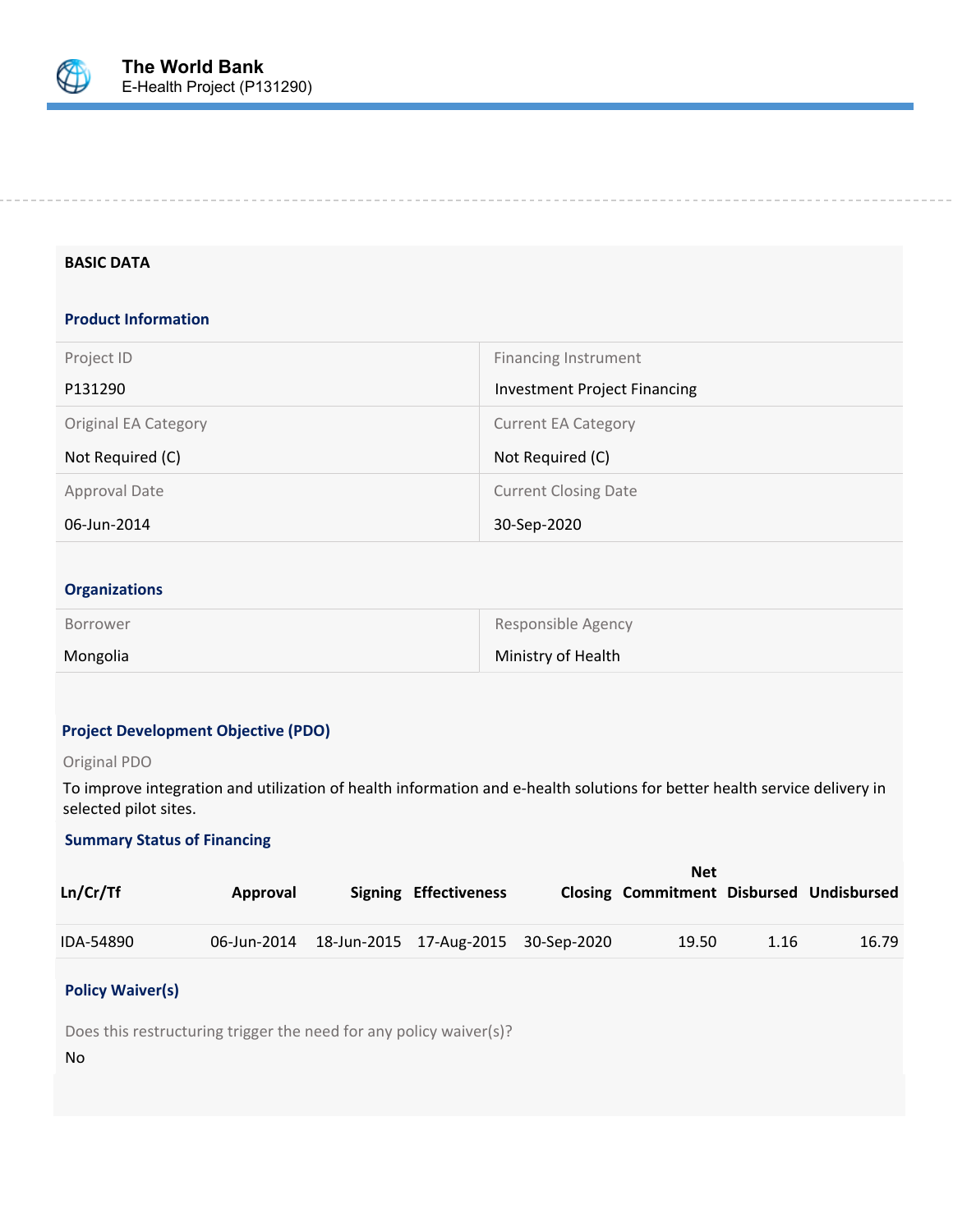

#### **I. PROJECT STATUS AND RATIONALE FOR RESTRUCTURING**

1. The Mongolia E-Health Project was approved by the World Bank Board for US\$19.50 million on June 6, 2014 and became effective, 14.6 months after approval, on June 29, 2015, the result of lengthy in-country procedures for signing and ratification of the Financing Agreement. This is not a Project-specific problem, but an issue affecting the country's overall portfolio at that time.

2. A level 2 restructuring was carried out in June 2015 to factor in the delayed Government approvals and effectiveness, and the closing date for the Project was extended by 12 months (to 30 Sept 2020). The dated covenant regarding the establishment of the Project Implementation Unit (PIU) was also pushed back by a year and the end-target dates in the Results Framework were also extended by a year. No modifications were made to the original Project Development Objective (PDO).

### A. **Status of Achievement of PDOs and Key Performance Indicators**

3. The Project indictors are focused on the final Project deliverables since there has been no data available to monitor progress of either the PDO level or the intermediate level results indicators. The initial design of the Project presumed that the first year would be spent on "Foundational Activities" (Component 1), however this design underestimated the impact of changes in leadership at the Ministry. Therefore, the first few years of implementation have been devoted almost entirely to preparatory activities such as establishing the PIU, and drafting terms of reference (TORs) for contracts. The delays and setbacks related to these preparatory activities have meant that none of the foundational activities have been implemented yet. As a result, there were no tangible results by the Mid-term Review.

## B. **Implementation Status**

4. **Project Ratings.** Project Implementation to date has been unsatisfactory. After the delayed effectiveness, the Project saw several changes in leadership; whilst these did not result in any substantive changes of direction for the Project, it was necessary each time to go back to the beginning, which effectively resulted in "wheelspin" for Project implementation. Project Implementation Status Reports reflect the relative lack of progress; with the progress towards achievement of the PDO rated Moderately Unsatisfactory for 17.8 months, and implementation progress has been rated Unsatisfactory/Moderately Unsatisfactory for 4 out of 6 reports.

5. **Implementation progress has improved significantly since October 2017.** The new leadership at the Ministry of Health (MOH), especially the Minister of Health and Project Director, have shown exceptional levels of commitment and drive, which has contributed significantly to improved implementation progress. The PIU has been fully staffed since August 2017, and the staff have shown a high level of competence and focus on expediting Project progress. The stability in Government and in the PIU is a key factor behind the improved Project implementation.

6. **While the pace of implementation has improved, only a limited number of activities have been completed.** As a result, there has been no change in the Result Framework indicators. One of the tasks underpinning the foundational activities, the combined Feasibility Study of primary health care information technology (IT) equipment needs and digital equipment for Picture Archiving and Communication System (PACS), has been completed. The results show where the major gaps and limitations are both in IT, for the primary care level, and in digital equipment. The study tour in March 2018 to Estonia greatly enhanced the Government's knowledge and awareness and provided a vision of the tangible benefits from a successful Project. Aside from these two activities, the only real progress to date has been the hiring of consultants, the drafting of TORs and Bidding Documents, and the advanced stages of procurement for a firm to carry out the Health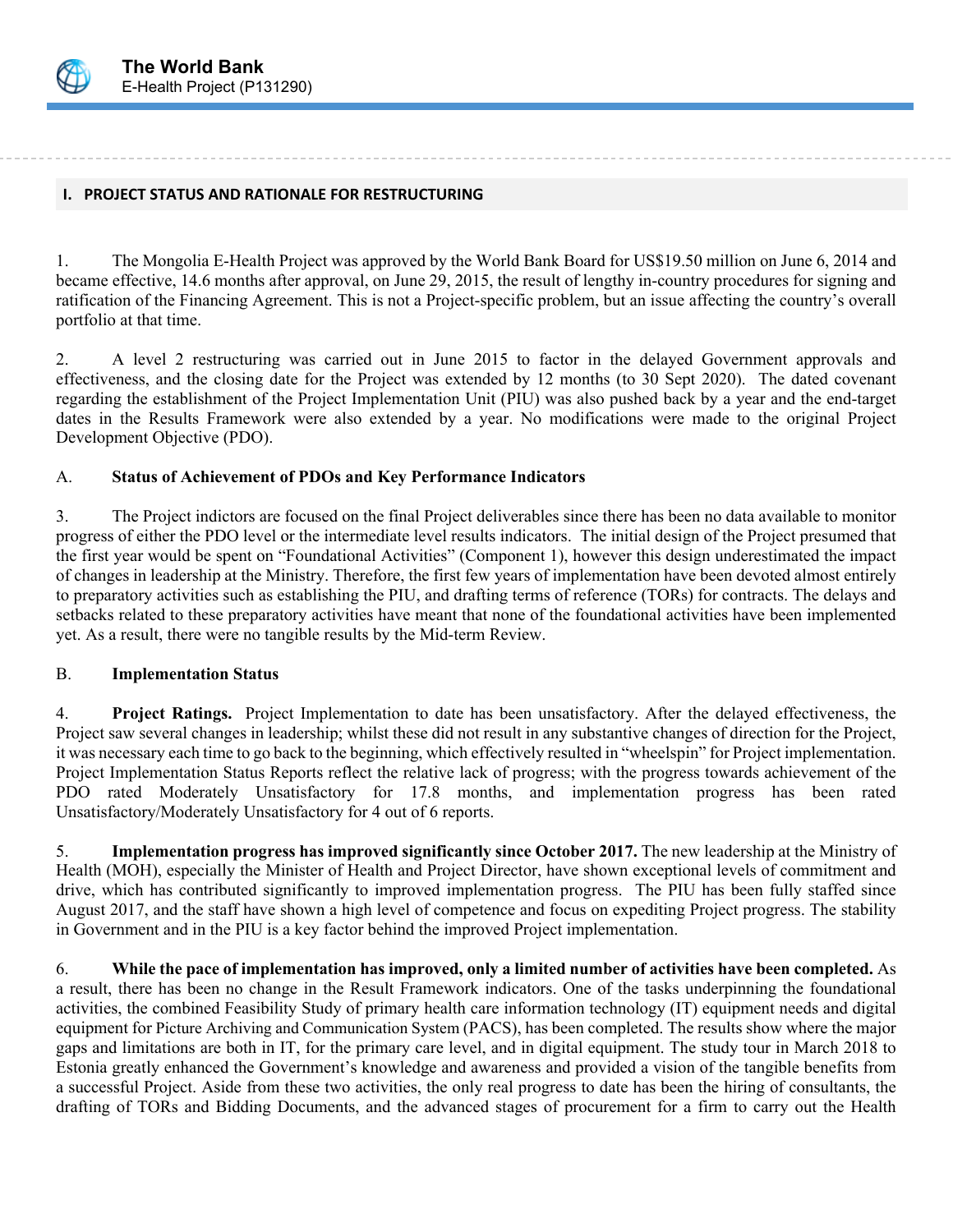

Enterprise Architecture (EA) activity. However, due to the failure to attract qualified service providers, the EA contract will now be re-advertised, but with a reduced scope to cover activities that will only be relevant to the Project.

7. **The slow pace of implementation since Project effectiveness reflect the lack of stability and continuity in management, capacity constraints, and a relative lack of familiarity with World Bank processes.** These have been documented extensively during implementation support reviews in 2016 and 2017. The frequent changes in senior leadership at the MOH associated with elections and parliamentary re-shuffles meant that there was a considerable degree of instability in the management of the Project from 2015-2017. In some cases, these changes in Government were accompanied by changes in PIU staff. This lack of stability and continuity in the overall management of the Project was compounded by capacity constraints at the MOH. The Project is not only technically complex, but the procurement has also become cumbersome due to unnecessary fragmentation. As this is the first World Bank Project implemented by MOH, staff have faced a steep learning curve; for instance, the TORs and Bidding Documents had to be revised multiple times before they were of sufficient quality for a no objection to be issued.

8. **Procurement, Financial Management, Project Management, and Audit Status.** Procurement performance has been rated moderately unsatisfactory, while financial management has continued to perform at a moderately satisfactorily level. While counterpart funding has been satisfactory, it has not been at the levels originally envisaged and committed by the Government of Mongolia during negotiations. The last audit report was "unqualified" and was submitted timely. Overall Project Management has been rated as moderately unsatisfactory.

9. **Monitoring and Evaluation** is rated moderately unsatisfactory since there has been no data available to track the Results Framework indicators.

10. **Project Disbursements.** It took 12.6 months to make the first disbursement; to date only US\$1.16 million has been disbursed for startup activities, and the bulk of the funds (US\$16.79 million) remains undisbursed. Fund utilization over the last two years has covered the establishment of the PIU, PIU related operational expenses, international long-term consultants, a national feasibility study, and a study tour to Estonia. Whilst these could be effective 'foundational activities", and several TORs and Technical Specifications have been finalized, the Project has yet to show any tangible progress in core activities. Government has maintained its commitment to e-Health with both policy and financing support including establishing an E Health Division, with full time staff, and support for recurrent expenditures such as salaries, and operational and maintenance costs. However, gaps exist, especially in meeting the capital costs for the data storage in the National Data Center, which will be partially met through the Project.

# C. **Rationale for Restructuring**

11. **Given the foregoing challenges, if the Project is implemented as is, there is a very high risk of the Project Development Objective (PDO) not being achieved.** Implementation experience over the past three years has shown clearly that the Project design, activities and implementation processes need to be simplified where possible to improve efficiency and the likelihood of achieving key Project indicators. Leaving the current Project design and sequencing of activities unchanged would mean that the PIU and MOH would continue to grapple with technical capacity constraints, and complex processes. Furthermore, as the Government is unlikely to commit most the originally anticipated counterpart funds, the financing of the Project needs to be restructured to ensure the PDOs are achieved.

12. **The purpose of the proposed Level 2 restructuring is to revisit implementation strategies** to ensure the core objectives are achieved within the remaining timeframe. The government expressed a strong preference to keep the Project closing date unchanged and not make any substantive changes to the core Components of the Project. To fast-track Project implementation, the mission agreed with the Government on the following strategies for the restructuring of the Project:

(a) Given the large number of sub-Components, including foundational activities, there is a need to consolidate and focus on core objectives. Over the remainder of the Project, prioritizing Project activities that underpin achievement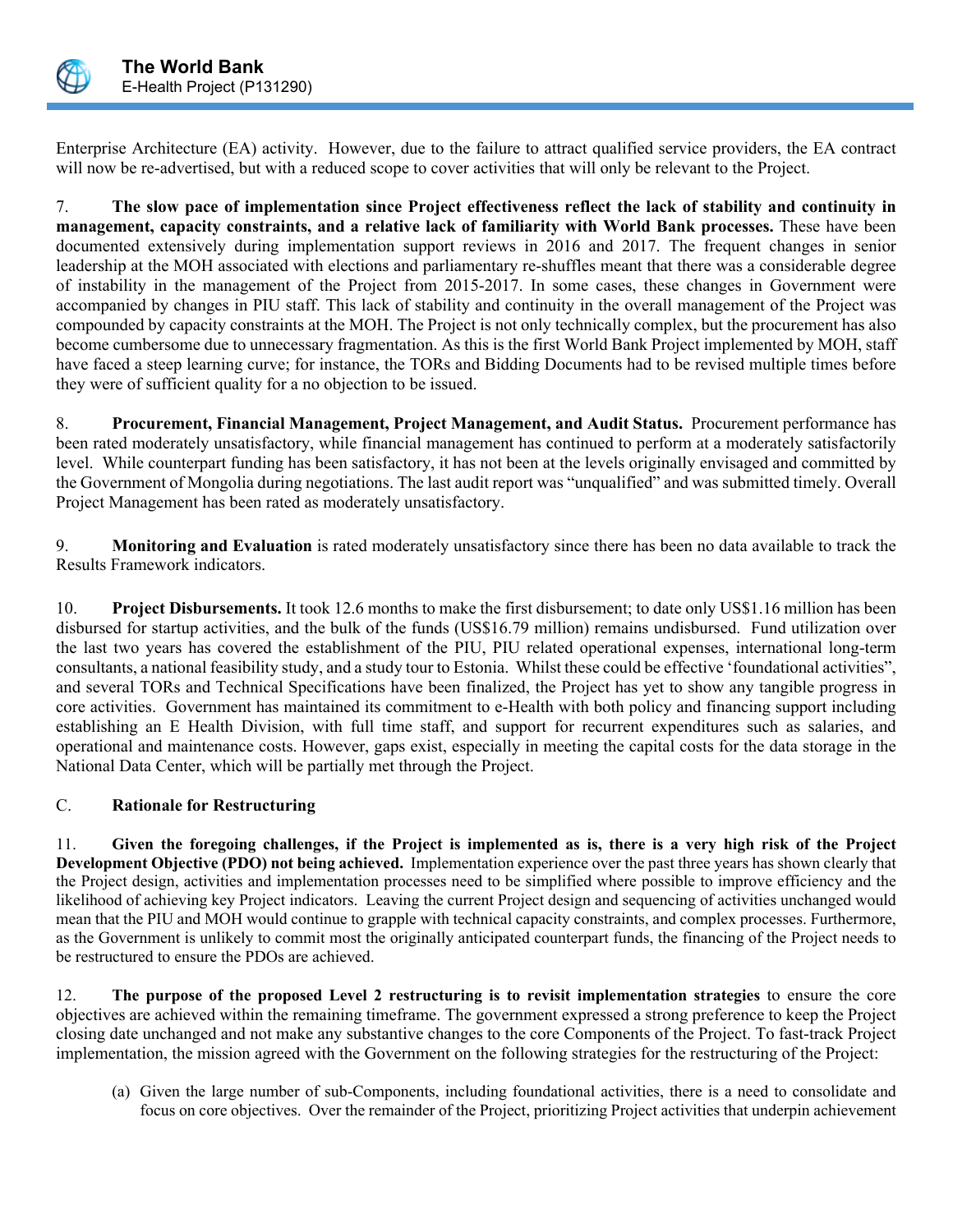

of the PDO, especially establishment of the health information exchange platform (HIEP), will be the primary focus. Project implementation post-Mid-Term Review will aim to focus on collapsing several activities around the design, development and piloting of HIEP. This will include a number of activities currently defined as foundational activities, however these would be focused on only what is necessary to ensure the successful implementation of the HIEP.

- (b) As the Government has clearly indicated that they will not be able to honor their commitment to provide hardware for HIEP, it is necessary to revisit the financing required and reallocate funds to ensure the appropriate equipment is made available at the National Data Center to host the HIEP and related central archives.
- (c) In line with the feasibility study findings, which identified a major gap in IT equipment at the primary care level, support will be given to the primary health care system with investments in e-health hardware and software capacities.
- (d) There needs to be a clear delineation of the roles of the various e-Health institutions within government as follows: the e-Health Division within the MOH is responsible for defining standards, the e-Health policy and overall policy governance; the PIU is responsible for the implementation of the e-Health Project; the Health Information Unit of the Center for Health Development would be responsible for the long-term sustainability and implementation of the e-Health system, and the National Data Center would be the repository for all stored health data.
- (e) Given the changes in the components and to enable proactive monitoring the Results Framework will be revised
- 13. In summary, going forward the project will see substantial consolidation while at the same time dropping and replacing elements that are no longer central to delivering the objectives with more relevant actions. Many activities planned under old Component 2 on Clinical Data Collection, Access and Sharing, such as Health Information Exchange Platform, portals and viewer, PACS software, IT maintenance and support, and old Component 3 of Establishing Nation1 Health Information Center (NHIC), such as Health Dashboard and NHIC standards, will be consolidated into a single HIEP contract under new Component 1 titled "Building the E-Health Integration System". Further procurement of digital PACS converters is being dropped and the two international consultancies (user training and IT training) under old Component 4 on Institutional Capacity Strengthening are being streamlined for gaining efficiencies. Evaluation of testing originally planned under old Component 2 will also be dropped. The hardware for primary healthcare facilities and connectivity to high speed internet highway has been added into new Component 1 to successfully implement HIEP.

#### **II. DESCRIPTION OF PROPOSED CHANGES**

## D. **PDO – defining the scope of the engagement**

14. The PDO at design stage was "to improve integration and utilization of health information and e-health solutions for better health service delivery in selected pilot sites", and is being maintained as such, since the Mid-term Review clearly showed the commitment of MOH to this objective. Furthermore, the discussions with stakeholders during the Mid-term Review showed that although the Project, as designed, requires some simplification, it is still relevant and very much necessary for the development of better health services throughout Mongolia. However, findings from the implementation experience is that the Project reach is much larger than the "pilots" per se, considering that the benefits of e-health integration will flow to the entire health system, similar to the benefits from capacity building and institutional strengthening, which may directly benefit only a limited number of individuals, but will percolate across the entire health system. With this in mind, the scope of the "pilot" in the PDO is being defined as all geographical and operational activities that the Project finances seek to impact in delivering the goal of better integration and use of data. Notwithstanding the above, the core of the system development of the HIEP will be tested at specific pilot sites which would receive the majority, but not all, of the hardware investments. With this recognition the PDO indicators are being expanded to capture the impact and benefits flowing across all parts of the health system and, possibly, not uniquely to the narrow definition of "pilot sites".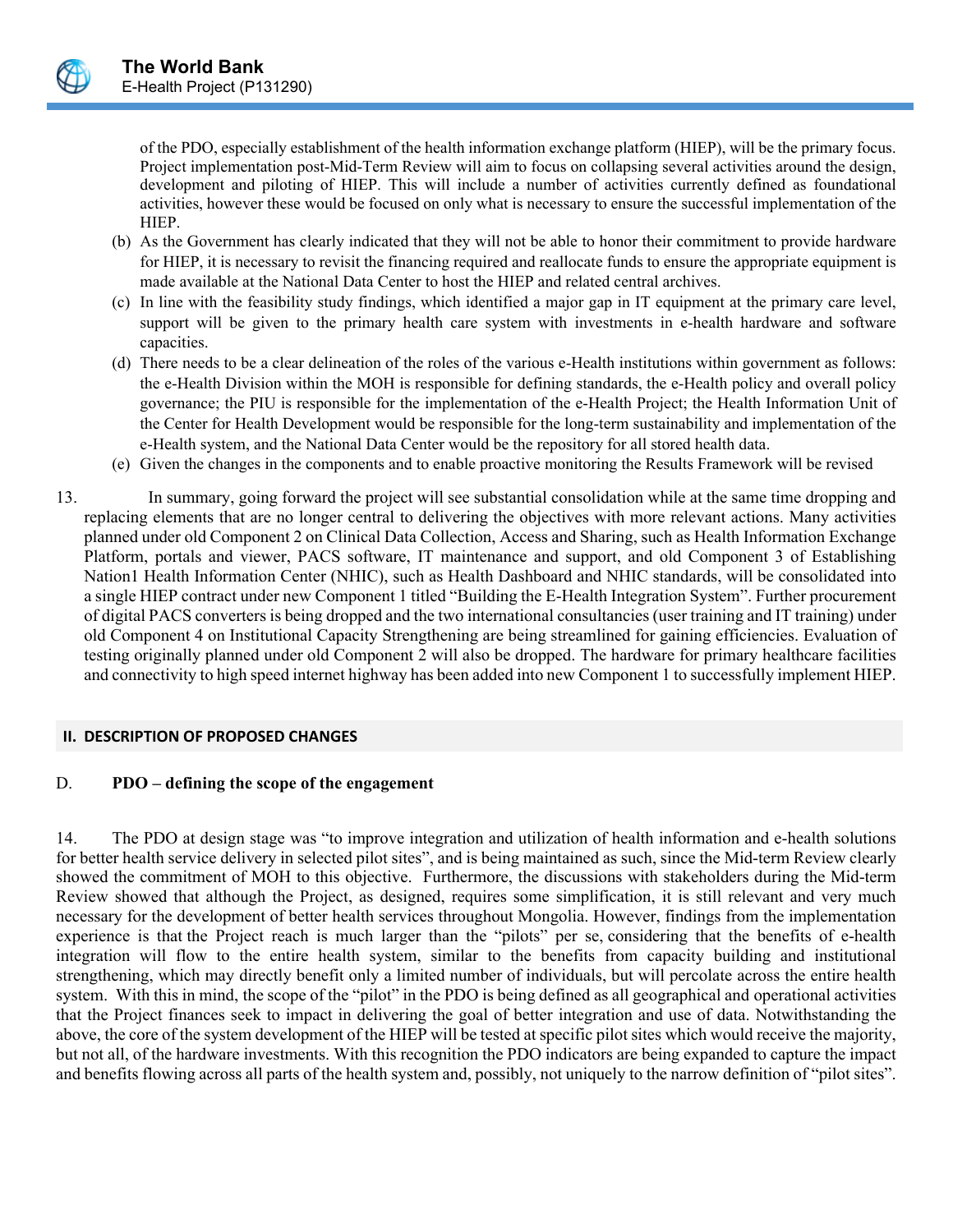

### E. **Changes to Project Components**

15. The Project currently has five Components: (1) e- health foundational activities; (2) clinical data collection, access and sharing; (3) National Health Information Center; (4) institutional strengthening and capacity building; and (5) Project management. To simplify implementation, the current Components 1 and 2 will be merged into a new Component called *Build the E Health Integration System* and, similarly, the current Components 3 and 4 will be merged into a new Component called *Institutional Strengthening and Capacity Building*. The current Component 5 on Project Management will become Component 3 and will largely remain as is, and include support for hiring of a specialist in monitoring and evaluation of results achievement. The following sections detail the changes envisaged in each Component.

16. **New Component 1** (**Restructured Component 1 and 2): Build the E-Health Integration System**. The core deliverable of the Project is HIEP, which forms the basis for data integration across different levels of care and management. The design and implementation of HIEP in the original Project design involves a series of parallel activities under Components 1 and 2 (standardization, enterprise architecture (EA) implementation, HIEP and relevant e-services development, and IT infrastructure development). The Project will be restructured with a workplan that focuses on the practical implementation of HIEP and execution of the remaining Component 1 and 2 (foundational) activities according to the evolution and needs of the steps for development of the HIEP. With a primary goal of making existing systems interoperable, the sub-Components of HIEP will be Electronic Health Record (EHR), Electronic Medical Record (EMR) for primary health care providers, e-referral service (referral and report/test result), and possibly other applicable e-services, an identification and authentication tool which might use the national e-services, network services for primary health care providers connection, statistical reporting based on data accessible through HIEP, and security, privacy, quality and IT management protocols. HIEP will be implemented through an iterative design process, including development, testing and implementation, through the cooperation of MOH, the PIU, and the IT developer who will be selected through a procurement process to be carried out between June and September 2018. In addition, this Component will need to include additional hardware initially to be provided by the Government of Mongolia through the National Data Center (see Appendix 4- Figure 1 which provides an illustration of this consolidated format). MOH suggested Uvs aimag and National Center for Traumatology and Orthopedics as possible pilot sites. The pilot sites selected for Project support are health facilities of Uvs, Khuvsgul aimags and Songinokhairkhan District, Shastin Central Hospital (State 3rd General Hospital) and National Center for Traumatology and Orthopedics.

17. **Support for the primary health care system with investments in e-health hardware and software capacities.**  The feasibility study identified gaps in IT equipment at the primary centers; there were only 198 computers being used in 41 primary level health care centers covered by the study, and 59% of the computers in use at primary health care facilities could be considered as low capacity or out of date. From a total of 198 computers in referral level hospitals, 157 had been in use for more than 3 years, and 79% were past their life expectancy. Given that the primary health system has received minimal e-health investments to date, the revised Component 1 will include support for hardware and software equipment. Initial estimates indicate that at least 2,280 computers would be required to cover all primary health facilities and delivery will be phased to ensure that sites have access to connectivity first.

18. **New Component 2 (Restructured Component 3 and 4): Institutional Strengthening and Capacity Building.** The restructured Component 2 aims to bring together essential elements of institutional strengthening and capacity building under the original Components 3 and 4. Component 3 had key elements of setting up the National Health Information Center (NHIC) to oversee the overall all aspects of E-Health and play a lead role in designing and implementing a change management strategy. Component 4 sought to invest in human capacity needed for institutionalization of E-Health in Mongolia. As part of the restructured Component 2, strengthening health professional's basic computer skills and HIEP literacy will be a core objective. Further, for IT specialists, network administration and information security management training will be supported. Advanced training in EA and health information interoperability will enable select professionals to manage the changes in business processes and health information flows in the health sector. Establishing a training center, and setting the building blocks for an e-Health system by ensuring facility connectivity, and the legal framework for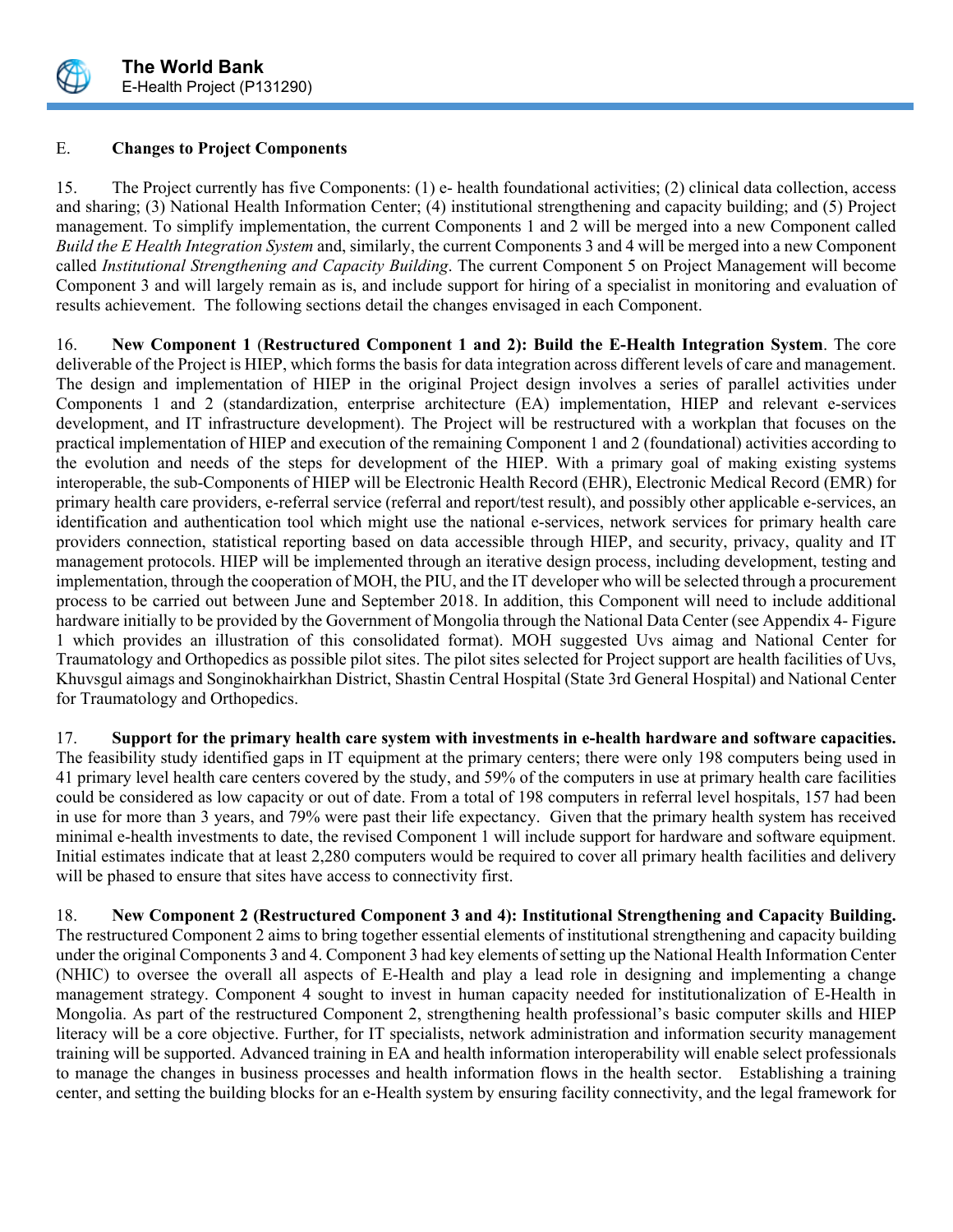

smooth functioning will form essential activities of this Component. The Project will seek to ensure Government commitment in allocating internet service fees in the state budget for future sustainability of the operational HIEP system. Furthermore, with the primary goal of establishing an interoperable system across the country, primary health care facilities will progressively be connected to the high-speed network to enable health information exchange.

19. The team considered converting this Component to a Disbursement Linked Indicator, using a results-based financing model. However, it was felt that this would lead to substantial changes that require increased capacities and substantial relearning which, at the mid-term stage, would be disruptive to the current progress. Consequently, this Component will continue to utilize the standard implementation model; to ensure that identified policy and institutional bottlenecks are removed, an agreed action plan (see Appendix 3) will be monitored as part of the review missions and linked to Project performance ratings (recorded in Implementation Status Reports). The agreed action plan will be included in the Project Implementation Manual within 2 months of the restructuring.

20. **New Component 3 (original Component 5): Project Management.** This Component will retain the same scope of activities as the original Component 5: financing the PIU and a team of experts to support implementation of the Project. Further, to systematically mainstream citizen engagement and ensure beneficiary feedback into the operation, the PIU will undertake a survey (in July 2019) to further strengthen implementation.

| <b>Component (Original)</b>                                              | Project<br><b>Cost</b><br>(Original)<br>(in US\$M) <sup>1</sup> | <b>Component (Revised)</b>                 | <b>IDA</b><br><b>Financing</b><br>(Revised)<br>(in US\$M) |
|--------------------------------------------------------------------------|-----------------------------------------------------------------|--------------------------------------------|-----------------------------------------------------------|
| Component1 e-health foundational activities                              | 2.62                                                            | Component 1: Build the E-Health            |                                                           |
| Component 2: Clinical data Collection, Access and<br>Sharing             | 12.36                                                           | <b>Integration System</b>                  | 15.98                                                     |
| Component 3: National Health Information Center<br>(NHIC)                | 2.22                                                            | Component 2: Institutional                 | 2.30                                                      |
| Component 4: Institutional Strengthening and<br><b>Capacity Building</b> | 1.20                                                            | <b>Strengthening and Capacity Building</b> |                                                           |
| Component 5: Project management                                          | 1.10                                                            | Component 3: Project management            | 1.22                                                      |
| Total                                                                    | (1.16)<br>disbursed <sup>2</sup>                                |                                            | 19.50                                                     |

#### F. **Institutional structures**

21. To ensure successful achievement of Project objectives, long term sustainability after Project closes, and strengthening the capacity building of the health sector, the key e-Health institutions responsibilities will be streamlined. The Project Implementation Manual will be updated to reflect and formalize the refined division of responsibilities among the various E-Health institutions for the following areas:

<sup>1</sup> includes GOM contribution for component 2

<sup>2</sup> Figures in brackets are disbursements; data as of June 14, 2018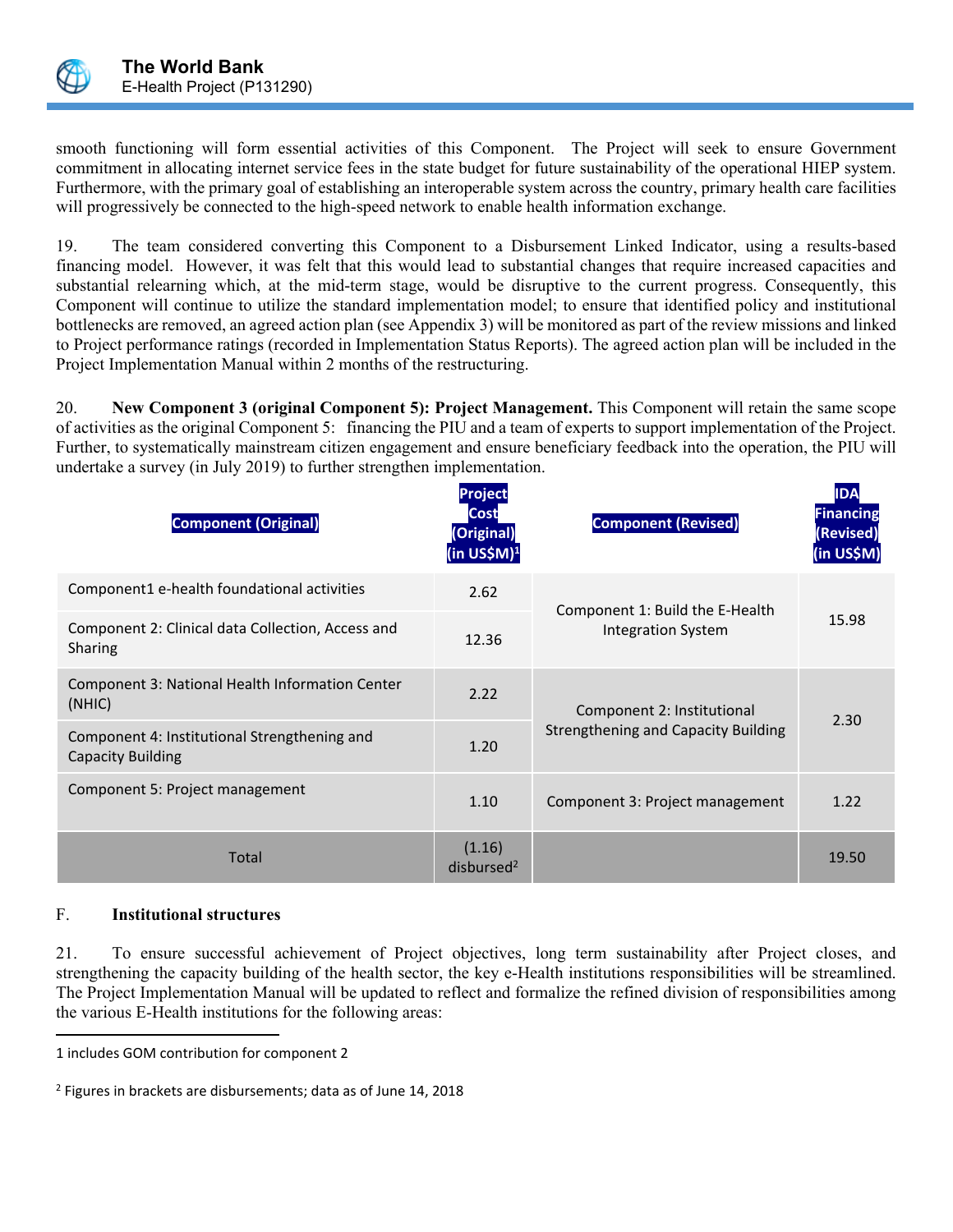- (a) E-Health Division of the MOH will be responsible for defining and enforcing e-Health Policy and overall policy governance, coordinating e-Health initiatives and projects being implemented in the health sector, determining and enforcing nationwide health system infrastructure, including hardware and software, enhancing e-Health legal environment by improving health policies, regulations, standards and legal acts.
- (b) Health Information Unit of Center for Health Development will be responsible for continuous capacity building of existing and new health professionals and specialists, undertaking health information and health technology training, maintenance and improvement of health applications and hardware, operating the HIEP helpdesk, operating health data dashboard to supply health information to policy and decision makers, maintenance and improvement of HIEP throughout the Project implementation as well as after the Project closes.
- (c) Based on the agreement made between MOH and the Project, for the provision of hardware, the National Data Center shall securely and safely store and maintain national health data throughout the Project implementation period and after it closes. The Project will continue to work to strengthen the three institutions to build up the e-Health system in the country.
- (d) The PIU will continue to be responsible for the implementation of the E-Health Project.

## G. **Changes to Procurement methods**

22. **Procurement framework and methods.** The Project restructuring would entail a shift to the use of the Procurement Framework rather than the Guidelines. This would offer the possibility of using more modern methods of procurement and specific procedures that would be more suited to the successful development of the HIEP and offer a greater flexibility to MOH which would help them achieve the agreed objectives. The use of the Procurement Framework shall be applicable to all new procurement processes following completion of the restructuring process. However, so as not to lose the recent increased pace of implementation, and given the relatively long lead time required for this package, the HIEP procurement shall be carried out following the Procurement Regulations for Borrowers, July 2016, updated October 2017. In addition, a Project Procurement Strategy for Development will be developed following the change to the applicable procurement framework

23. **Using the new procurement frameworks' flexibility for the procurement of HIEP.** The combination of a number of the initially planned activities into larger, more results-oriented, procurement packages takes into account the core objective of establishing a comprehensive HIEP. Doing this efficiently and effectively will take into account developments that have taken place since the Project was conceived. Specifically, the procurement of HIEP will be carried out under a single stage procurement using initial selection, which is faster than using a full two stage process. In addition, it allows the use of evaluation criteria at the initial selection stage and limits the number of bidders invited to prepare full proposals; this is one example of the flexibility provided by the new framework. During implementation other features of the new procurement framework would be used to enhance implementation effectiveness.

## H. **Changes to the Results Framework**

24. While the Results Framework itself remains relevant, a key challenge thus far has been that there has been no data available on the indicators. This is partly because the PDO indicators have been targeted as end of Project outcomes, and activities relating to most of the intermediate indicators have just started up. In addition, MOH has indicated their desire to see the scope of the Project impact the entire health sector, and not just the pilot areas, such as building up the capacity of primary health care with hardware and software solutions. To enable better tracking of the Project, new indicators will be introduced, and some of the PDO indicators will be revised, and the intermediate indicators will reflect the change in the Components' structure and scope of activities. This inclusion of some intermediate outcome and process indicators will enable a more proactive follow through of Project implementation.

25. Progress at the PDO level will be tracked with two additional indicators reflecting the importance of connecting the primary care system to the e-health system, and the capacity building efforts to implement the e-health system. The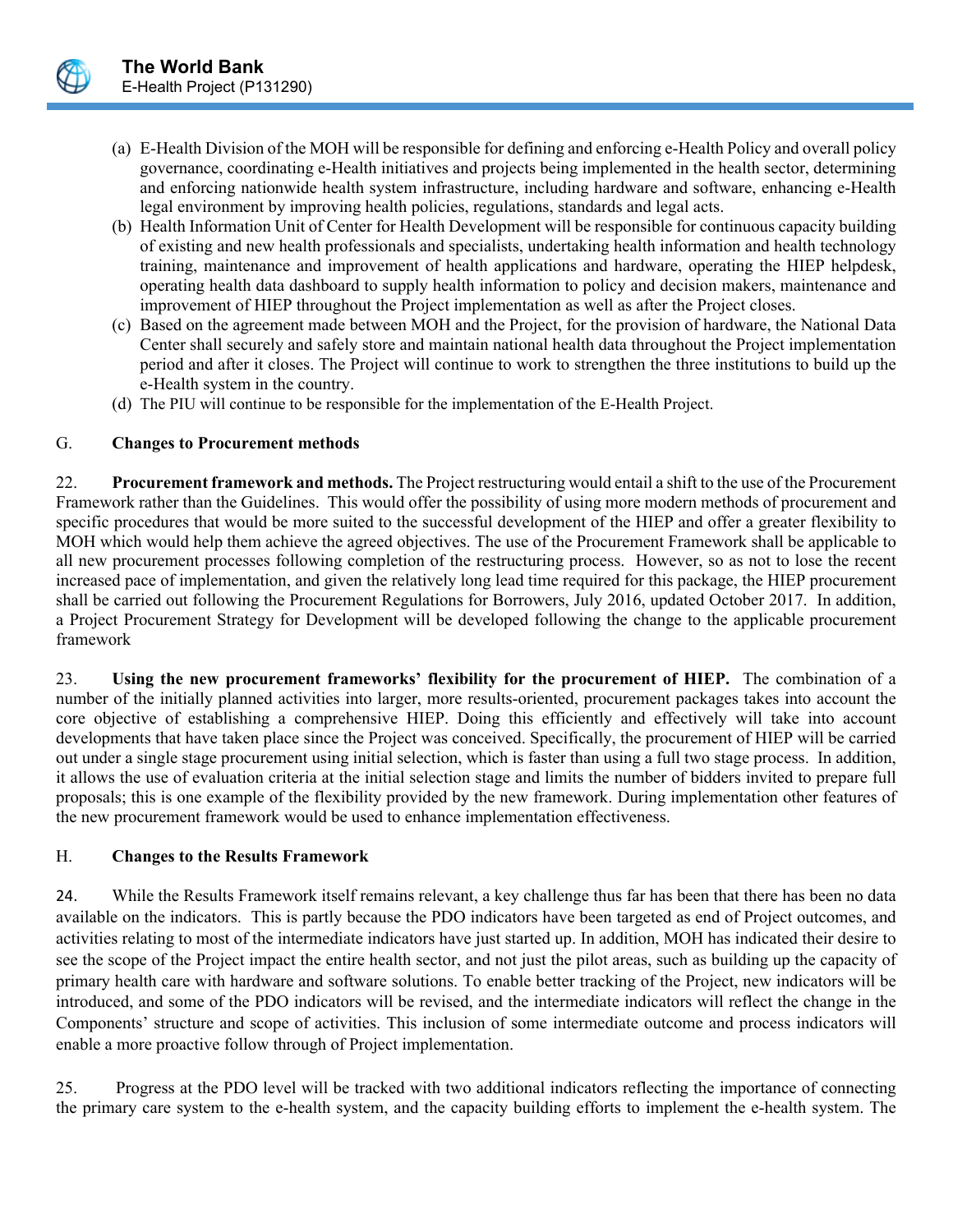

indicator "Percentage of patient episodes for which information, including medical image information is available for secure viewing at pilot facilities)" will be dropped from the PDO level, but will be monitored at the intermediate level by the indicator "% of digital images generated at pilot facilities that are transmitted to central Picture Archiving and Communication System (PACS)". The two additional indicators being included at the PDO level are: "proportion of soums and family health centers transmitting monthly e-health statistical reports" and "improvements in information technology (IT) and health information management capacity among health professionals". The latter was an intermediate indicator but, considering the emphasis on capacity and institution building, this is being elevated to PDO level. At the intermediate level five new indicators are being added (number of soums and family health centers with working computers; number of soums connected to the high speed internet; health data information storage capacities improved; E-signatures used as a valid endorsement for health insurance claims; beneficiary feedback incorporated in Project implementation) and two are being dropped (% of agencies which adopt and utilize the EA, and HDS and number of personnel trained) as the former has been largely incorporated into the HIEP work and the latter would now be measured as part of PDO 4.

26. In summary, at the PDO level the Project will be monitored by four indicators: (a) percentage of statistical reports out of total reports produced by Project area facilities that are transmitted electronically through HIEP to the Center for Health Development; (b) percentage of electronic referrals out of total referrals at facilities; (c) number of soum and family health center facilities transmitting monthly e-health statistical reports; and (d) improvements in health information management capacity among health professionals. To reflect the new Component structure at the intermediate level, the Project will be monitored, under Component 1, on building the HIEP and will be tracked by 5 indicators: (a) health data standards developed; (b) percentage of pilot facilities which design, develop and implement successful piloting of HIEP; (c) percentage of digital images that are transmitted at central PACS; (d) number of primary health care facilities having working computers; and (e) storage capacities for health data information improved. Component 2 on Capacity and Institutional Building will be tracked at the intermediate level with 4 indicators: (a) Training Center has been designed, implemented and ready to use; (b) Soums connected to high speed internet; (c) E-signatures used as a valid endorsement for health insurance claims; and (d) beneficiary feedback incorporated into implementation. See Appendix 1 for the changes made and the justification for each indicator.

27. The PIU will continue to monitor and report on implementation of the Results Framework and ensure that this is updated bi-annually. In doing this, the PIU will work closely with the Center for Health Development to draw on the routine health information data. The PIU will also be responsible for tracking implementation on the Action Plan, which aims to ensure that identified policy and institutional bottlenecks are removed. The aim is to ensure that both the Results Framework indicators, and action plan data feed into the semi-annual review missions and Project performance ratings.

## I. **Changes to the Financing distribution**

28. **Funds will be reallocated based on the revised Component scopes.** The overall funding envelop will remain the same. However, there will be reallocation between the Components to factor in the change in Components, including their scope. Component 1, which will focus on the Building the E- Health Integration system, will have an overall budget allocation of US\$15.98 million; the major new additional cost involves building the primary care IT hardware and software costs which will have a budget outlay of US\$1.79 million. Component 2, which supports institutional strengthening and capacity building, will have a budget allocation of US\$2.3 million. Costs for Component 3, Project management, will remain the same at US\$1.22 million. MOH has reassessed the counterpart contribution which will be mainly related to the hiring of staff as discussed below, and is estimated to amount to US\$4.25 million.

## J. **Compliance**

29. The Project includes two legal covenants: the TORs developed for key staff at the National Health Information Center (NHIC), and to recruit and maintain staff in NHIC as in the TOR for the duration of the Project. The TORs have been developed, and hence the first legal covenant has been deemed partially complied with. With regards to the latter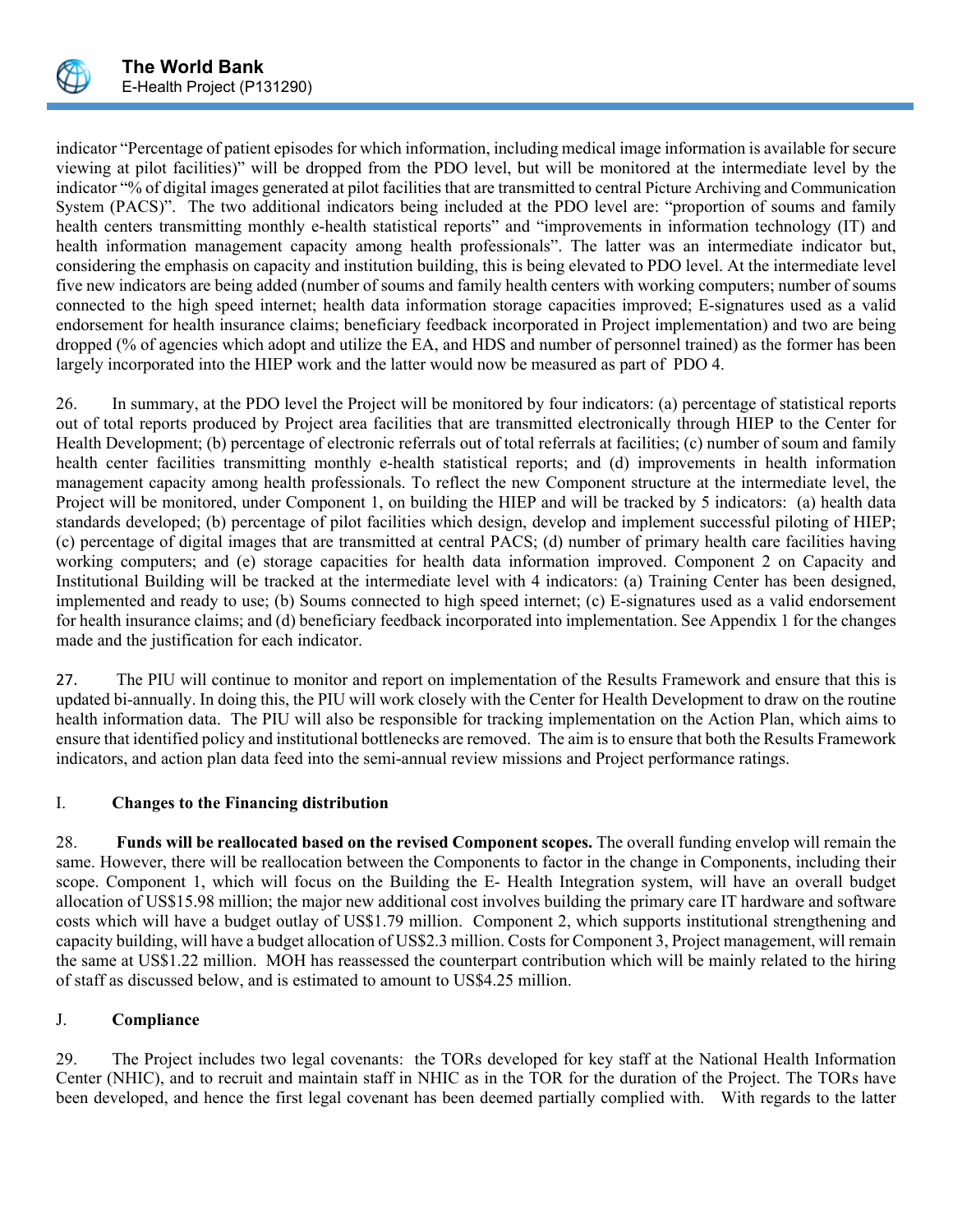

covenant "hiring of staff for NHIC", Government has set up an E Health Division, with dedicated full-time staff within the MOH, with the mandate for defining standards, the e-Health policy, and overall policy governance. Since the mandate of the Center for Health Development already covers the technical role for data management, therefore the formation of the NHIC as a separate institution is redundant. Consequently, this legal covenant will be dropped.

#### **III. SUMMARY OF CHANGES**

|                                              | Changed      | <b>Not Changed</b> |
|----------------------------------------------|--------------|--------------------|
| <b>Results Framework</b>                     | $\checkmark$ |                    |
| <b>Components and Cost</b>                   | $\checkmark$ |                    |
| Reallocation between Disbursement Categories | $\checkmark$ |                    |
| <b>Disbursement Estimates</b>                | $\checkmark$ |                    |
| Legal Covenants                              | $\checkmark$ |                    |
| <b>Institutional Arrangements</b>            | $\checkmark$ |                    |
| Procurement                                  | $\checkmark$ |                    |
| <b>Implementing Agency</b>                   |              | $\checkmark$       |
| <b>DDO Status</b>                            |              | $\checkmark$       |
| Project's Development Objectives             |              | $\checkmark$       |
| Loan Closing Date(s)                         |              | $\checkmark$       |
| <b>Cancellations Proposed</b>                |              | $\checkmark$       |
| <b>Disbursements Arrangements</b>            |              | $\checkmark$       |
| <b>Overall Risk Rating</b>                   |              | $\checkmark$       |
| Safeguard Policies Triggered                 |              | $\checkmark$       |
| EA category                                  |              | $\checkmark$       |
| <b>Financial Management</b>                  |              | $\checkmark$       |
| <b>APA Reliance</b>                          |              | $\checkmark$       |
| <b>Implementation Schedule</b>               |              | $\checkmark$       |
| Other Change(s)                              |              | $\checkmark$       |
| <b>Economic and Financial Analysis</b>       |              | $\checkmark$       |
| <b>Technical Analysis</b>                    |              | $\checkmark$       |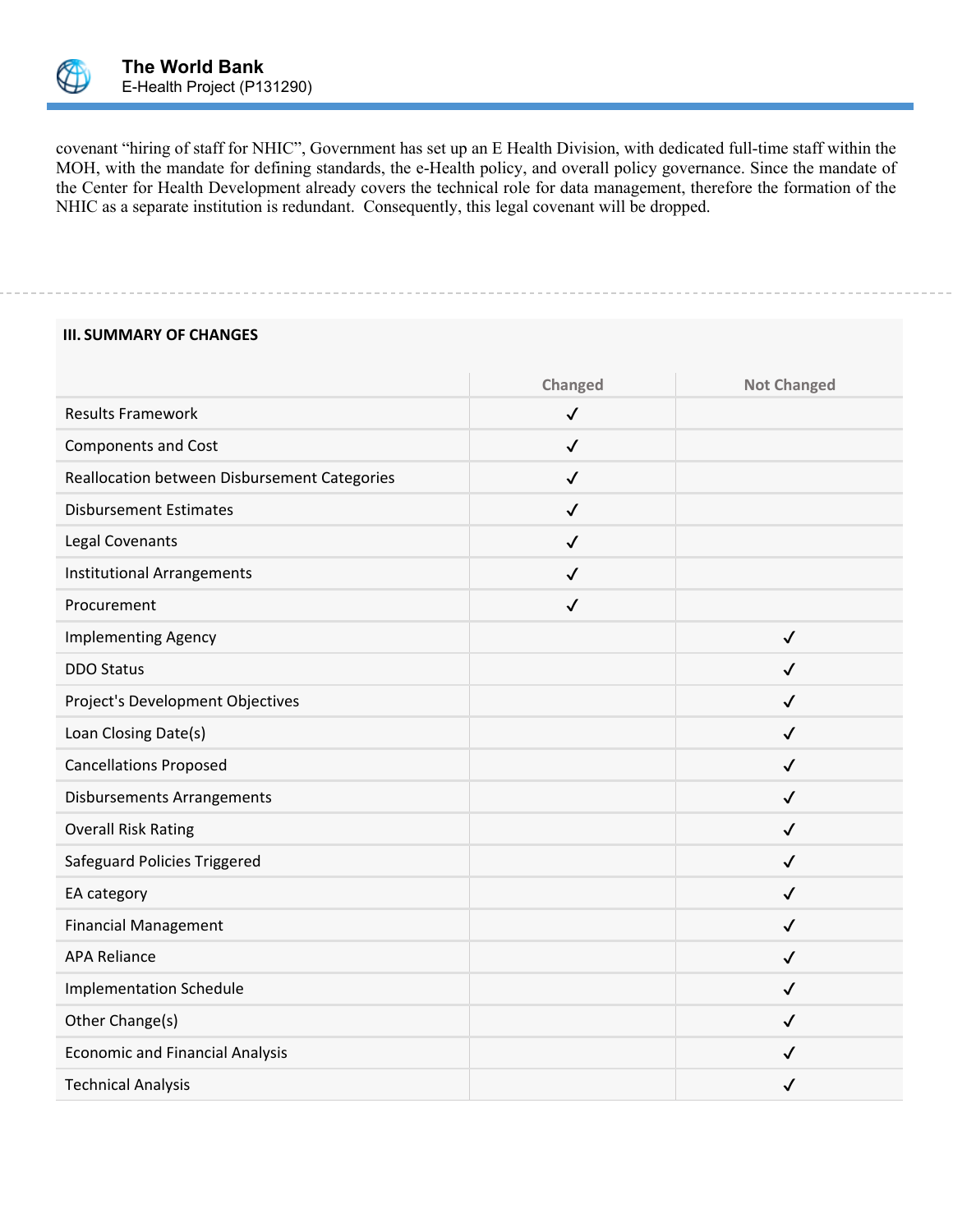

| Social Analysis               |  |
|-------------------------------|--|
| <b>Environmental Analysis</b> |  |

## **IV. DETAILED CHANGE(S)**

#### **COMPONENTS**

| <b>Current</b><br><b>Component Name</b>                     | <b>Current</b><br>Cost<br>(US\$M) | <b>Action</b>          | Proposed<br><b>Component Name</b>                                      | Proposed<br>Cost (US\$M) |
|-------------------------------------------------------------|-----------------------------------|------------------------|------------------------------------------------------------------------|--------------------------|
| eHealth Foundational Activities                             | 2.85                              | Marked for<br>Deletion |                                                                        | 0.00                     |
| <b>Clinical Data Collection, Access</b><br>and Sharing      | 16.06                             | Marked for<br>Deletion |                                                                        | 0.00                     |
| National Health Information<br>Center                       | 2.44                              | Marked for<br>Deletion |                                                                        | 0.00                     |
| Institutional Strengthening and<br><b>Capacity Building</b> | 1.20                              | Marked for<br>Deletion |                                                                        | 0.00                     |
| <b>Project Management</b>                                   | 1.20                              | Revised                | <b>Project Management</b>                                              | 1.22                     |
|                                                             | 0.00                              | <b>New</b>             | Build the E-Health Integration<br>System                               | 15.98                    |
|                                                             | 0.00                              | <b>New</b>             | Institutional Strengthening and<br><b>Capacity Building: Component</b> | 2.30                     |
| <b>TOTAL</b>                                                | 23.75                             |                        |                                                                        | 19.50                    |

#### **REALLOCATION BETWEEN DISBURSEMENT CATEGORIES**

| <b>Current Allocation</b>      | <b>Proposed Allocation</b><br><b>Actuals + Committed</b> |                                                                   | <b>Financing %</b><br>(Type Total) |          |
|--------------------------------|----------------------------------------------------------|-------------------------------------------------------------------|------------------------------------|----------|
|                                |                                                          |                                                                   | Current                            | Proposed |
| IDA-54890-001<br>Currency: XDR |                                                          |                                                                   |                                    |          |
| iLap Category Sequence No: 1   |                                                          | Current Expenditure Category: GDs/nonCSs/CSs and IOCs for Pt.5    |                                    |          |
| 750,000.00                     | 118,007.88                                               | 118,007.88                                                        | 100.00                             | 100.00   |
| iLap Category Sequence No: 2   |                                                          | Current Expenditure Category: GDs/nonCSs and CSs for Pt.1,2,3 and |                                    |          |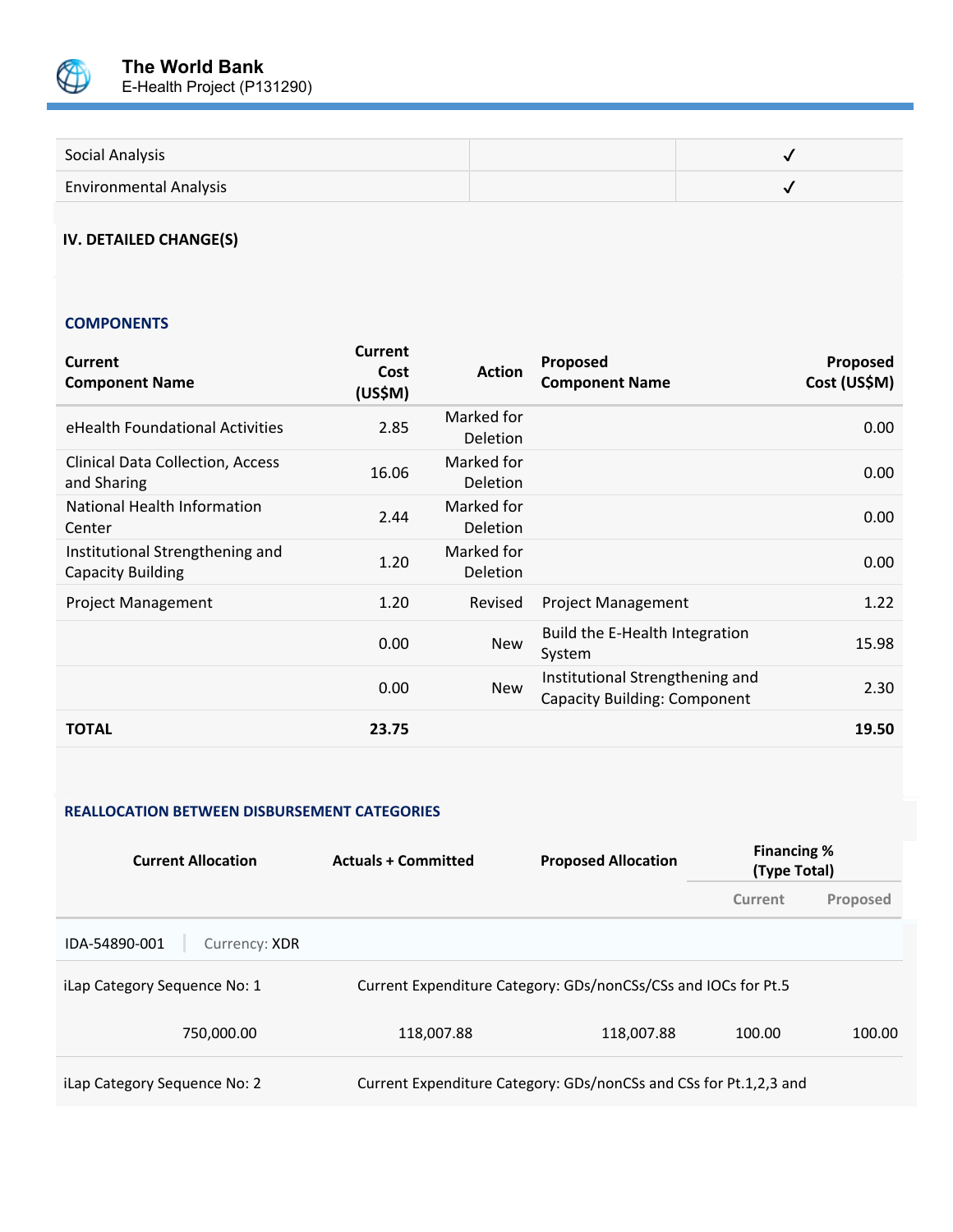

| iLap Category Sequence No: 4 |      | Current Expenditure Category: (4) Goods, non-consulting services, consulting<br>services, and Incremental Operating Costs for Part 3 of the Project |        |
|------------------------------|------|-----------------------------------------------------------------------------------------------------------------------------------------------------|--------|
| 0.00                         | 0.00 | 672,422.12                                                                                                                                          | 100.00 |
|                              |      |                                                                                                                                                     |        |

#### **DISBURSEMENT ESTIMATES**

Change in Disbursement Estimates Yes

| Year | <b>Current</b> | Proposed      |
|------|----------------|---------------|
| 2015 | 0.00           | 0.00          |
| 2016 | 1,500,000.00   | 100,000.00    |
| 2017 | 4,000,000.00   | 500,000.00    |
| 2018 | 5,000,000.00   | 5,500,000.00  |
| 2019 | 5,500,000.00   | 10,500,000.00 |
| 2020 | 3,500,000.00   | 2,900,000.00  |

## **LEGAL COVENANTS**

| Loan/Credit/TF | <b>Description</b>                                                                                                                                                                                                                                                                                                                         | <b>Status</b>              | <b>Action</b> |
|----------------|--------------------------------------------------------------------------------------------------------------------------------------------------------------------------------------------------------------------------------------------------------------------------------------------------------------------------------------------|----------------------------|---------------|
|                |                                                                                                                                                                                                                                                                                                                                            |                            |               |
| IDA-54890      | Finance Agreement : Terms of Reference for the Key<br>Technical Staff Positions for NHIC   Description : The<br>Borrower shall, no later than six months after the<br>Effective Date, prepare terms of reference acceptable<br>to the Association forthe key technical staff positions<br>for NHIC.   The due date for this was changed to | Partially complied<br>with | No Change     |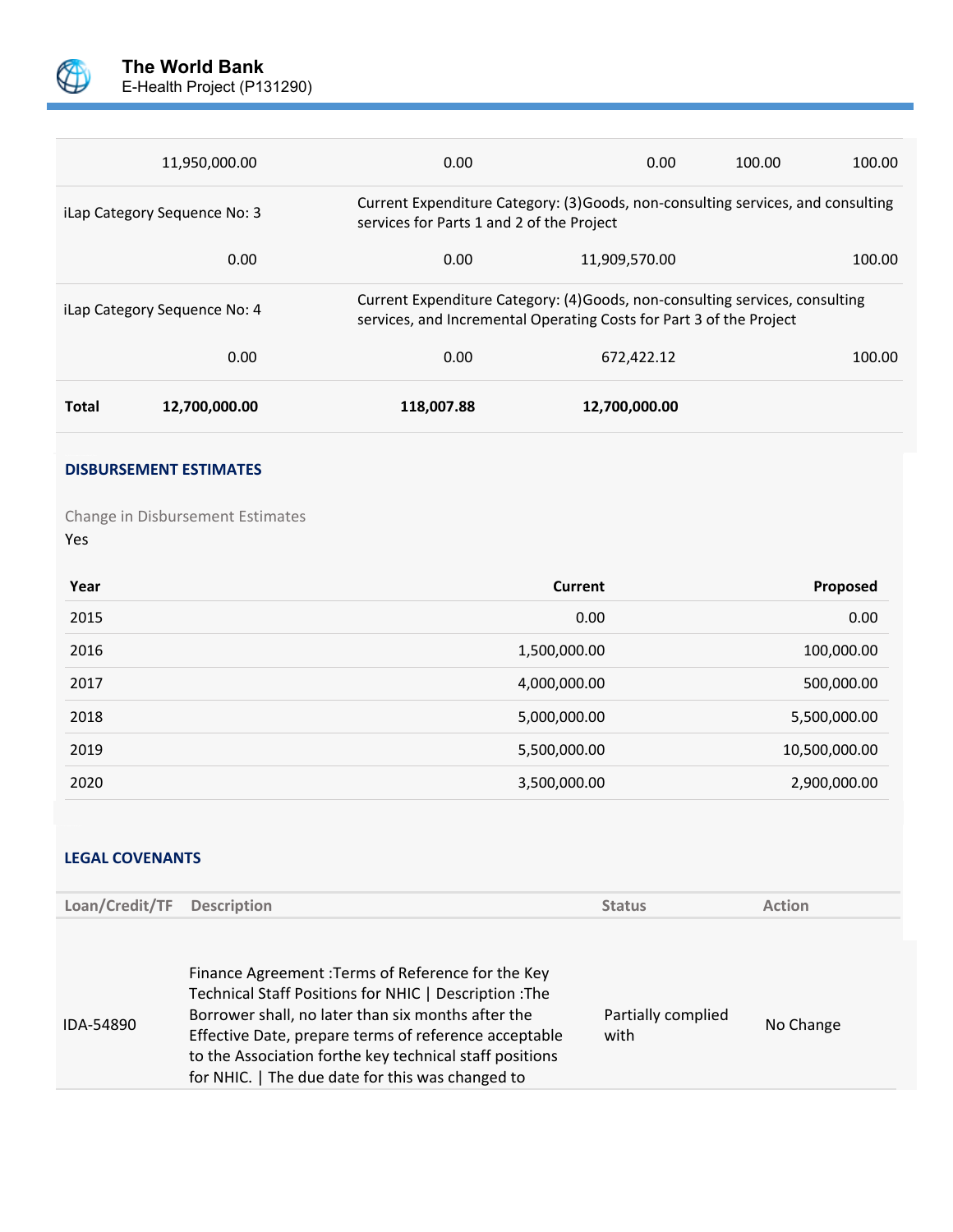

|           | December 31, 2016 based on exchange of letters<br>between the Government and the Bank.                                                                                                                                                                                                                                                                                                                                                                       |                            |                               |
|-----------|--------------------------------------------------------------------------------------------------------------------------------------------------------------------------------------------------------------------------------------------------------------------------------------------------------------------------------------------------------------------------------------------------------------------------------------------------------------|----------------------------|-------------------------------|
| IDA-54890 | Finance Agreement : Schedule 2 Section I.A.3.(b)  <br>Description : Finance Agreement : Key Technical Staff<br>Positions   Description : By January 1, 2018 establish and<br>thereafter maintain for the duration of the Project the<br>technical staff positions referred to in the preceding<br>sub-paragraph and fill such positions with staff having<br>qualifications and terms of reference acceptable to the<br>Association.   Due Date :01-Jan-2018 | Partially complied<br>with | Marked for<br><b>Deletion</b> |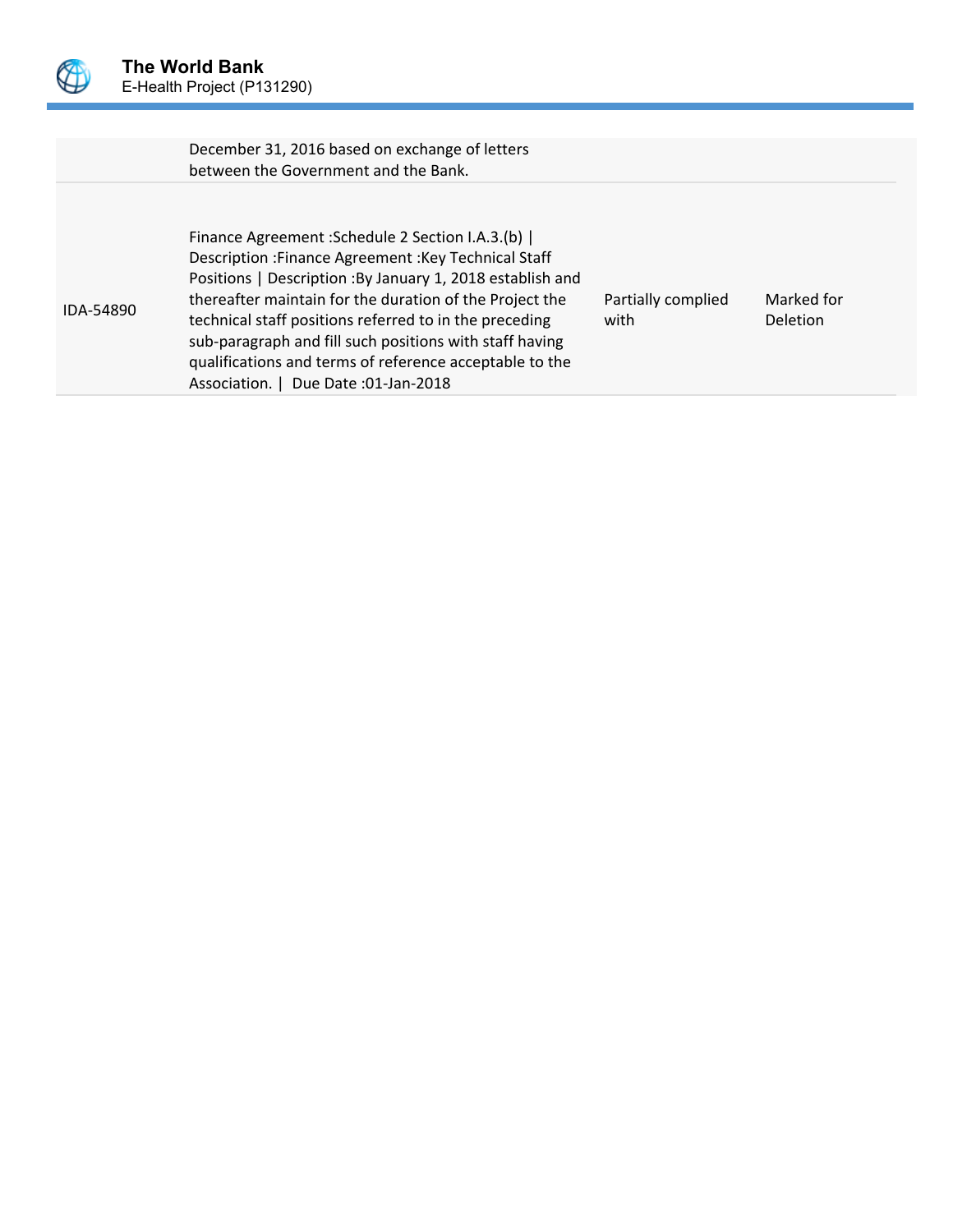# **Results framework COUNTRY: Mongolia E-Health Project**

# **Project Development Objectives(s)**

.

To improve integration and utilization of health information and e-health solutions for better health service delivery in selected pilot sites.

### **Project Development Objective Indicators by Objectives/ Outcomes**

| <b>Indicator Name</b>                                                                                                                                                                                                 | <b>DLI</b> | <b>Baseline</b> |              |                | <b>End Target</b> |       |       |
|-----------------------------------------------------------------------------------------------------------------------------------------------------------------------------------------------------------------------|------------|-----------------|--------------|----------------|-------------------|-------|-------|
|                                                                                                                                                                                                                       |            | 2014            | $\mathbf{1}$ | $\overline{2}$ | 3                 | 4     | 2021  |
| Project Development Objective (Action: This Objective is New)                                                                                                                                                         |            |                 |              |                |                   |       |       |
| (1) Percentage of patient<br>episodes for which<br>information, including medical<br>image information is available<br>for secure viewing at pil ot<br>facilities (Percentage)                                        |            | 0.00            | 0.00         | 0.00           | 20.00             | 40.00 | 60.00 |
| Action: This indicator has been<br><b>Marked for Deletion</b>                                                                                                                                                         |            |                 |              |                |                   |       |       |
| (2) Percentage of statistical<br>reports out of total reports<br>produced by pilot facilities that<br>are transmitted electronically<br>through HIEP to the National<br>Centre for Health Development<br>(Percentage) |            | 0.00            | 0.00         | 0.00           | 50.00             | 60.00 | 75.00 |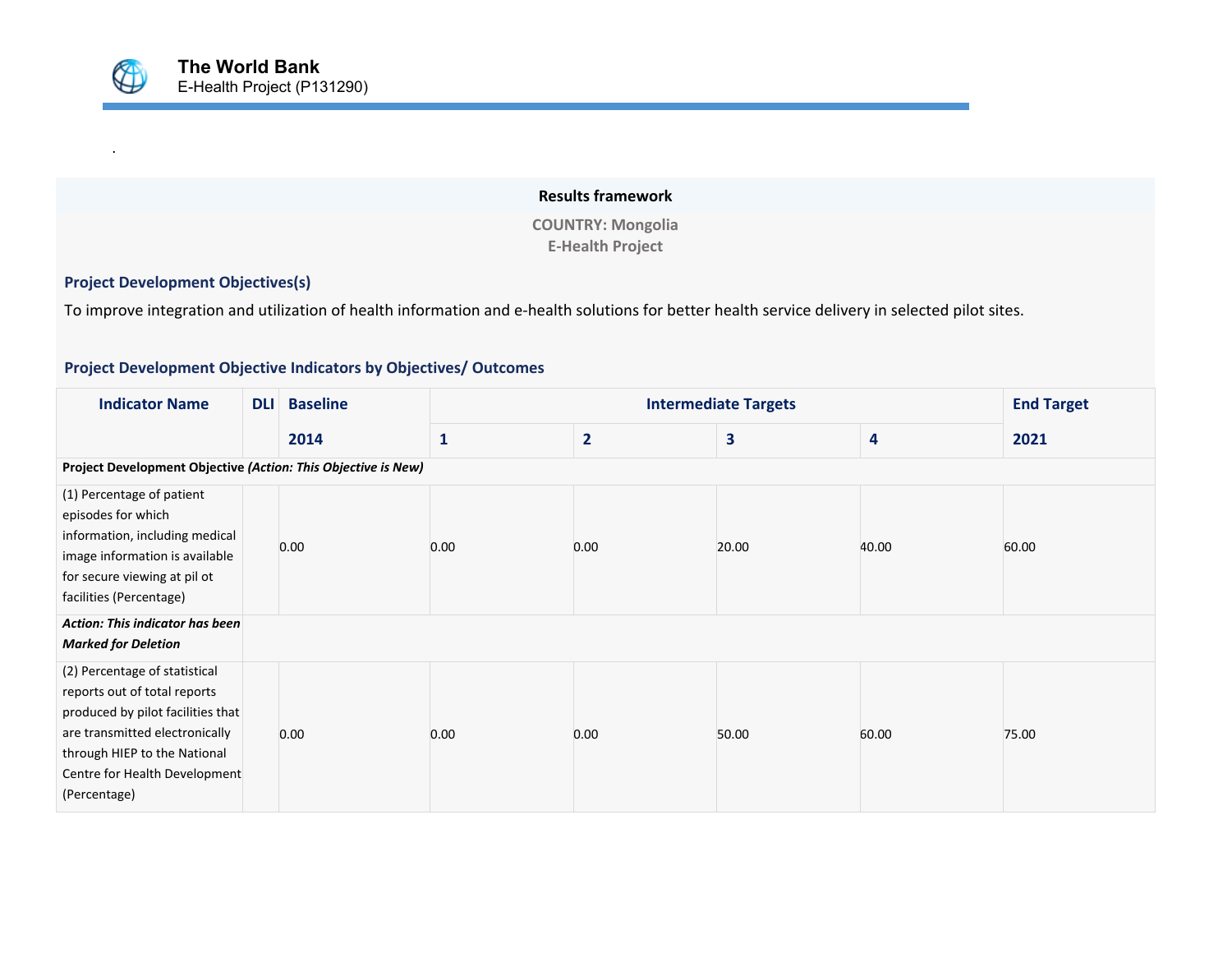

| <b>Indicator Name</b>                                                                                                       | <b>DLI</b> | <b>Baseline</b> |              | <b>Intermediate Targets</b> |       |       |          |  |  |
|-----------------------------------------------------------------------------------------------------------------------------|------------|-----------------|--------------|-----------------------------|-------|-------|----------|--|--|
|                                                                                                                             |            | 2014            | $\mathbf{1}$ | $\overline{2}$              | 3     | 4     | 2021     |  |  |
| (3) Percentage of electronic<br>referrals out of total referrals<br>at pilot facilities (Percentage)                        |            | 0.00            | 0.00         | 0.00                        | 10.00 | 25.00 | 50.00    |  |  |
| (4) Number of project area<br>soum and family health center<br>facilities transmitting monthly<br>e-health reports (Number) |            | 200.00          |              |                             |       |       | 450.00   |  |  |
| <b>Action: This indicator has been</b><br>Revised                                                                           |            |                 |              |                             |       |       |          |  |  |
| (5) Improvements in IT literacy<br>and health information<br>management capacity among<br>health professionals (Number)     |            | 0.00            |              |                             |       |       | 1,000.00 |  |  |
| Action: This indicator has been<br>Revised                                                                                  |            |                 |              |                             |       |       |          |  |  |

# **Intermediate Results Indicators by Components**

| <b>Indicator Name</b>                                                                              | <b>DLI</b> | <b>Baseline</b> |  | <b>End Target</b> |     |     |      |  |  |
|----------------------------------------------------------------------------------------------------|------------|-----------------|--|-------------------|-----|-----|------|--|--|
|                                                                                                    |            | 2014            |  |                   |     |     | 2021 |  |  |
| Component 1: Build the E-Health Integration System (Action: This Component is New)                 |            |                 |  |                   |     |     |      |  |  |
| Component 1: Health Data<br>Standards are developed,<br>validated and promulgated by<br>MOH (Text) |            | no              |  | Yes               | Yes | Yes | Yes  |  |  |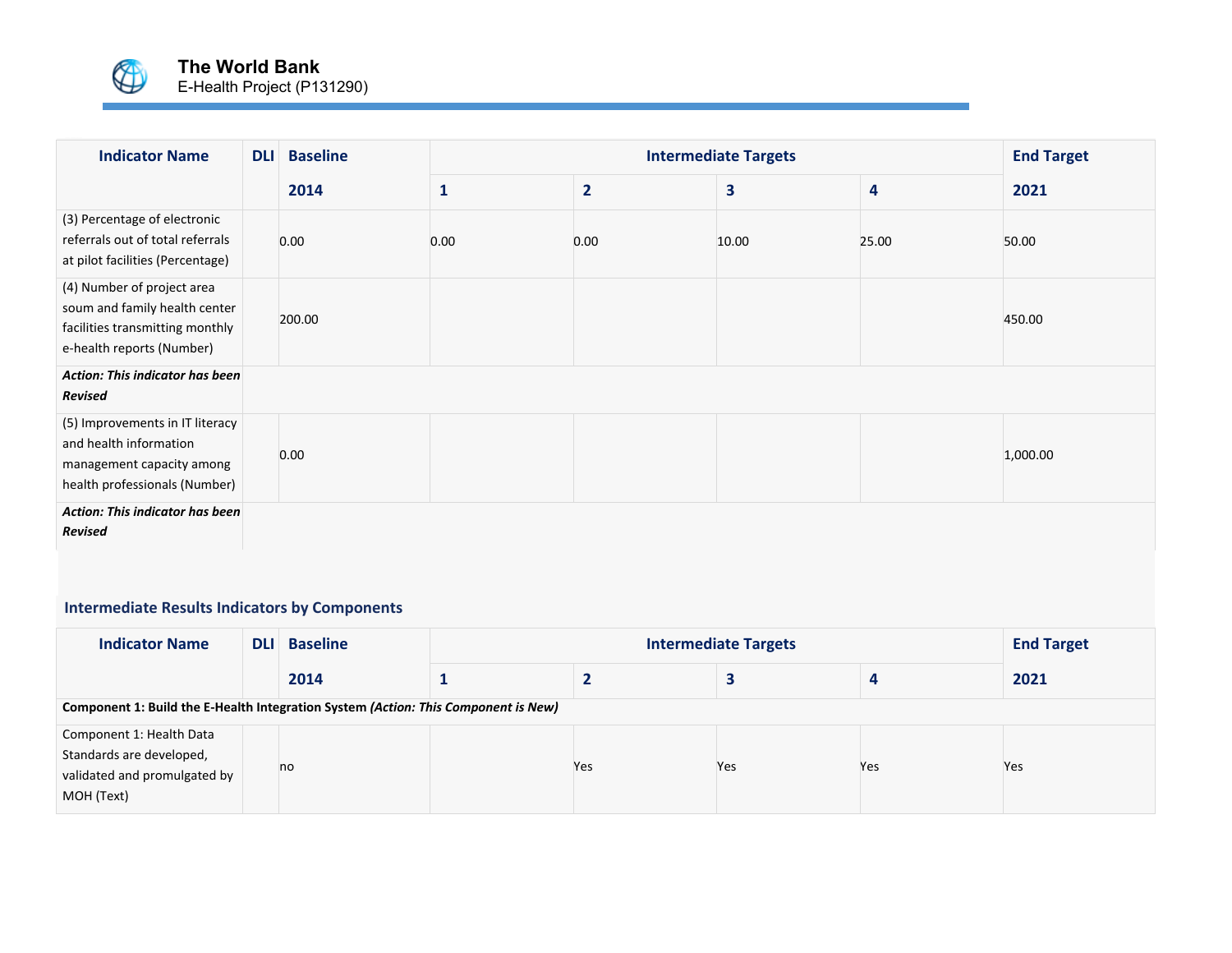

| <b>Indicator Name</b>                                                                                                                                                    | <b>DLI</b> | <b>Baseline</b> |              |                | <b>Intermediate Targets</b> |                         | <b>End Target</b> |
|--------------------------------------------------------------------------------------------------------------------------------------------------------------------------|------------|-----------------|--------------|----------------|-----------------------------|-------------------------|-------------------|
|                                                                                                                                                                          |            | 2014            | $\mathbf{1}$ | $\overline{2}$ | 3                           | $\overline{\mathbf{4}}$ | 2021              |
| Component 1: Percentage of<br>agencies which adopt and<br>utilize the EA and HDS in the<br>construction of software<br>modules and communication<br>layers. (Percentage) |            | 0.00            | 0.00         | 0.00           | 10.00                       | 25.00                   | 50.00             |
| <b>Action: This indicator has been</b><br><b>Marked for Deletion</b>                                                                                                     |            |                 |              |                |                             |                         |                   |
| Component 1: Percentage of<br>pilot facilities which design,<br>develop, and implement<br>successful piloting of eHealth<br>Portal, Viewer and HIEP.<br>(Percentage)     |            | 0.00            | 0.00         | 0.00           | 20.00                       | 40.00                   | 80.00             |
| Component 1: Percentage of<br>digital images generated in<br>pilot facilities which are<br>transmitted to the central<br>PACS. (Percentage)                              |            | 0.00            | 0.00         | 0.00           | 20.00                       | 40.00                   | 80.00             |
| Component 1: Number of<br>primary healthcare facilities<br>(soum, FHC) having at least 1<br>upgraded and working<br>computer (Number)                                    |            | 110.00          | 300.00       |                |                             |                         | 500.00            |
| <b>Action: This indicator has been</b><br><b>Revised</b>                                                                                                                 |            |                 |              |                |                             |                         |                   |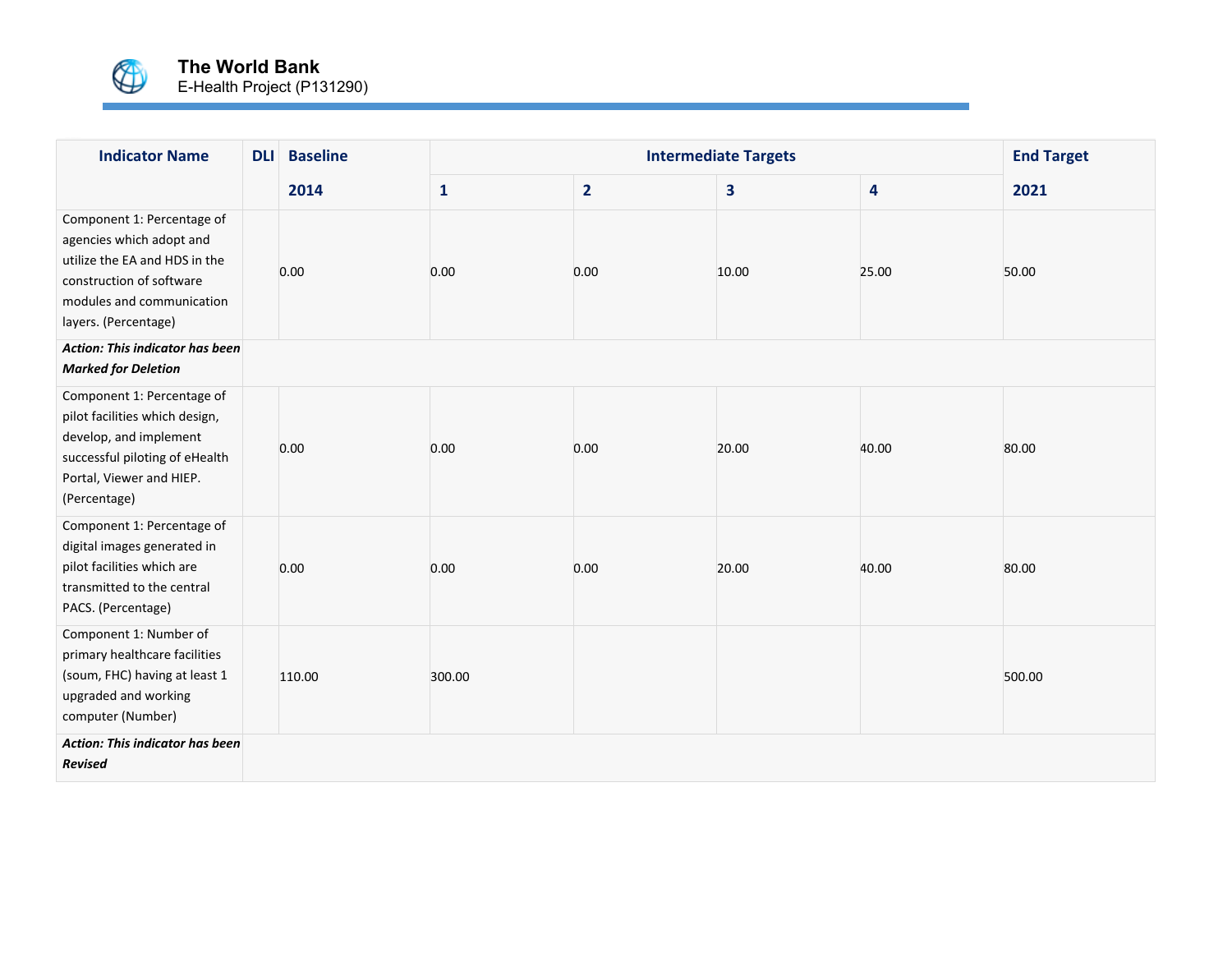

| <b>Indicator Name</b>                                                                                                               | <b>DLI</b> | <b>Baseline</b>                  |                          |                | <b>Intermediate Targets</b> |        | <b>End Target</b>                                 |
|-------------------------------------------------------------------------------------------------------------------------------------|------------|----------------------------------|--------------------------|----------------|-----------------------------|--------|---------------------------------------------------|
|                                                                                                                                     |            | 2014                             | $\mathbf{1}$             | $\overline{2}$ | 3                           | 4      | 2021                                              |
| Component 1: Health data<br>information storage capacities<br>improved (Text)                                                       |            | Limited Data storage<br>capacity | Limited storage capacity |                |                             |        | <b>Health Data Storage</b><br>capacities enhanced |
| <b>Action: This indicator has been</b><br><b>Revised</b>                                                                            |            |                                  |                          |                |                             |        |                                                   |
| Component 2: Institutional Strengthening and Capacity Building (Action: This Component is New)                                      |            |                                  |                          |                |                             |        |                                                   |
| Component 2: Training Center<br>has been designed,<br>implemented and is ready for<br>use. (Text)                                   |            | No                               | No                       | No             | Yes                         | Yes    | Yes                                               |
| Component 2: Number of<br>soum and family health centers<br>connected to high speed<br>internet highway (Number)                    |            | 0.00                             | 100.00                   |                |                             |        | 300.00                                            |
| <b>Action: This indicator has been</b><br><b>Revised</b>                                                                            |            |                                  |                          |                |                             |        |                                                   |
| Health personnel receiving<br>training (number) (Number)                                                                            |            | 0.00                             | 0.00                     | 20.00          | 75.00                       | 125.00 | 200.00                                            |
| <b>Action: This indicator has been</b><br><b>Marked for Deletion</b>                                                                |            |                                  |                          |                |                             |        |                                                   |
| Component 4: Improvements<br>in IT literacy and health<br>information management<br>capacity among health<br>professionals (Number) |            | 0.00                             | 0.00                     | 20.00          | 75.00                       | 125.00 | 200.00                                            |
| Action: This indicator has been<br><b>Marked for Deletion</b>                                                                       |            |                                  |                          |                |                             |        |                                                   |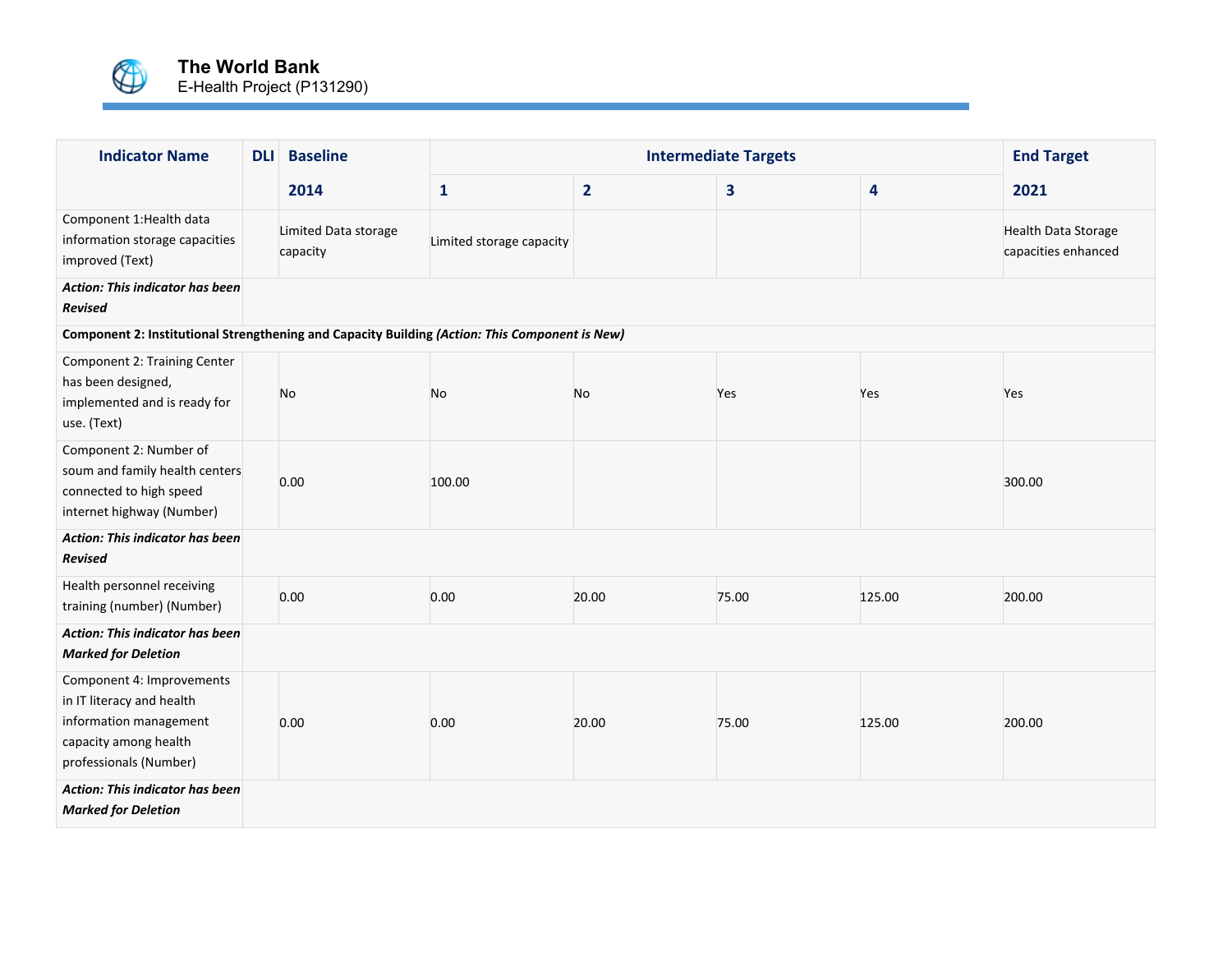

.

| <b>Indicator Name</b>                                                                                                                                         | <b>DLI</b> | <b>Baseline</b> |             | <b>Intermediate Targets</b> |   |                         |      |  |  |
|---------------------------------------------------------------------------------------------------------------------------------------------------------------|------------|-----------------|-------------|-----------------------------|---|-------------------------|------|--|--|
|                                                                                                                                                               |            | 2014            | 1           | $\overline{2}$              | 3 | $\overline{\mathbf{4}}$ | 2021 |  |  |
| Component 2: E signatures<br>used as a valid endorsement<br>for health insurance claims<br>(Text)<br><b>Action: This indicator has been</b><br><b>Revised</b> |            | No              | No          |                             |   |                         | Yes  |  |  |
| Component 2: Beneficiary<br>consultation outcomes and<br>feedback integrated in project<br>implementation (Text)                                              |            | No              | In progress |                             |   |                         | Yes  |  |  |
| <b>Action: This indicator is New</b>                                                                                                                          |            |                 |             |                             |   |                         |      |  |  |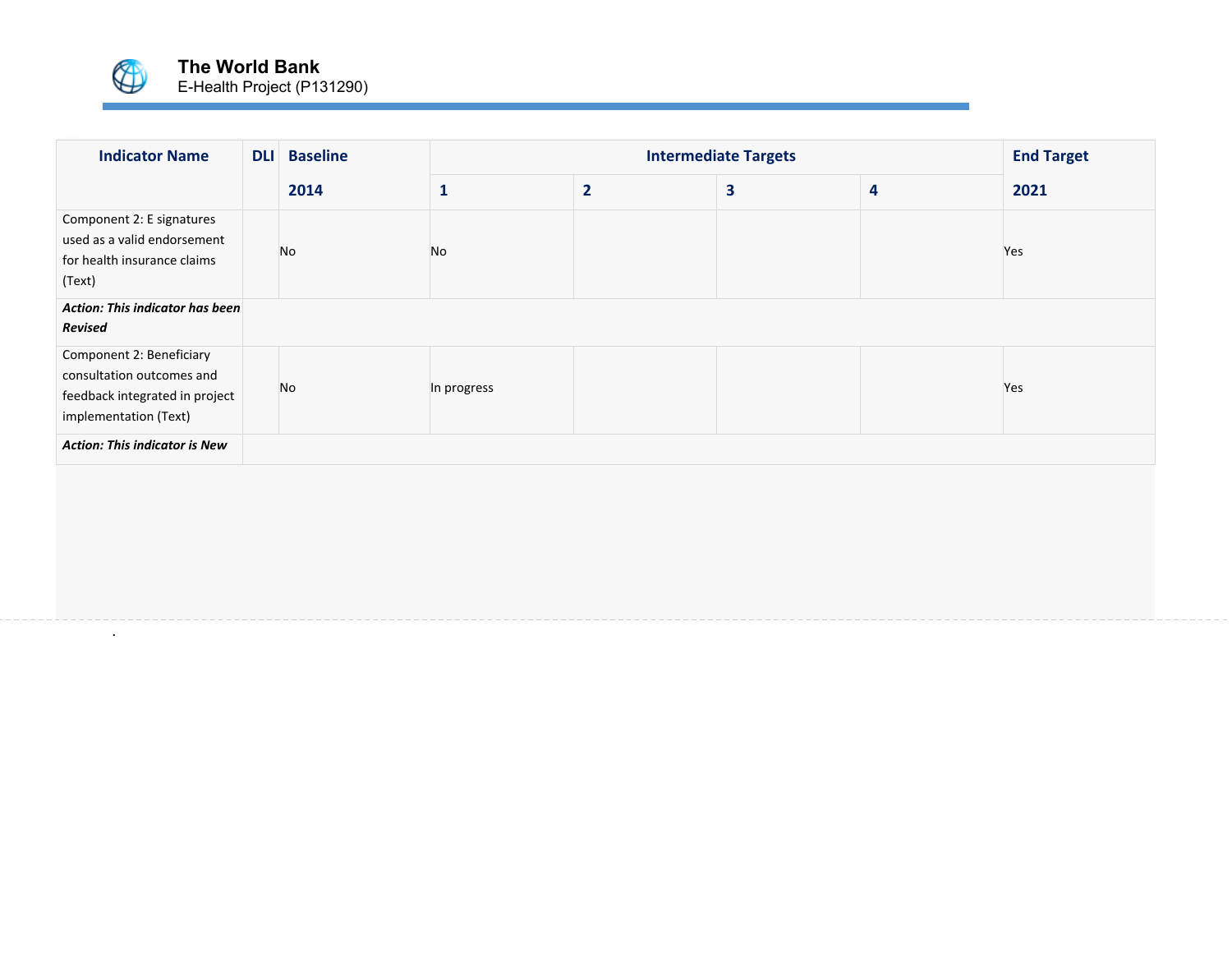

# Appendix 1

| <b>RESULTS FRAMEWORK</b> |                              |                                                                                                                                                                                                                            |                                                                                                                                |                  |                         |                                 |                                                                                       |
|--------------------------|------------------------------|----------------------------------------------------------------------------------------------------------------------------------------------------------------------------------------------------------------------------|--------------------------------------------------------------------------------------------------------------------------------|------------------|-------------------------|---------------------------------|---------------------------------------------------------------------------------------|
| <b>PDO</b>               | Revised<br>PDO/Compo<br>nent | Original                                                                                                                                                                                                                   | Revised                                                                                                                        | <b>Baseline</b>  | Actual<br>(Dec<br>2017) | End<br>Target<br>(Sept<br>2020) | Justification                                                                         |
| PDO <sub>1</sub>         |                              | Percentage of<br>patient episodes for<br>which information,<br>including medical<br>image information is<br>available for secure<br>viewing at pilot<br>facilities<br>(Percentage,<br>Custom)                              | Drop                                                                                                                           | 0                | $\mathbf 0$             | 60                              | End of Project<br>indicator and<br>monitored<br>through<br>intermediate<br>indicators |
| PDO <sub>2</sub>         | <b>PDO</b>                   | Percentage of<br>statistical reports<br>out of total reports<br>produced by pilot<br>sites that are<br>transmitted<br>electronically<br>through HIEP to the<br>Center for Health<br>Development<br>(Percentage,<br>Custom) | Continue                                                                                                                       | $\pmb{0}$        | $\mathbf 0$             | 75                              | End of Project<br>indicator                                                           |
| PDO <sub>3</sub>         | PDO                          | Percentage of<br>electronic referrals<br>out of total referrals<br>at pilot facilities<br>(Percentage,<br>Custom)                                                                                                          | Continue                                                                                                                       | $\mathbf 0$      | $\mathbf 0$             | 50                              | End of Project<br>indicator                                                           |
| PDO 3 (New)              | <b>PDO</b>                   |                                                                                                                                                                                                                            | Number of<br>Project area<br>soum and<br>family health<br>center<br>facilities<br>transmitting<br>monthly e-<br>health reports | 200 <sup>3</sup> | $\mathbf 0$             | 450                             | Last mile linkage<br>with the e-health<br>system                                      |

<sup>&</sup>lt;sup>3</sup> Source: Center for Health Development health statistics department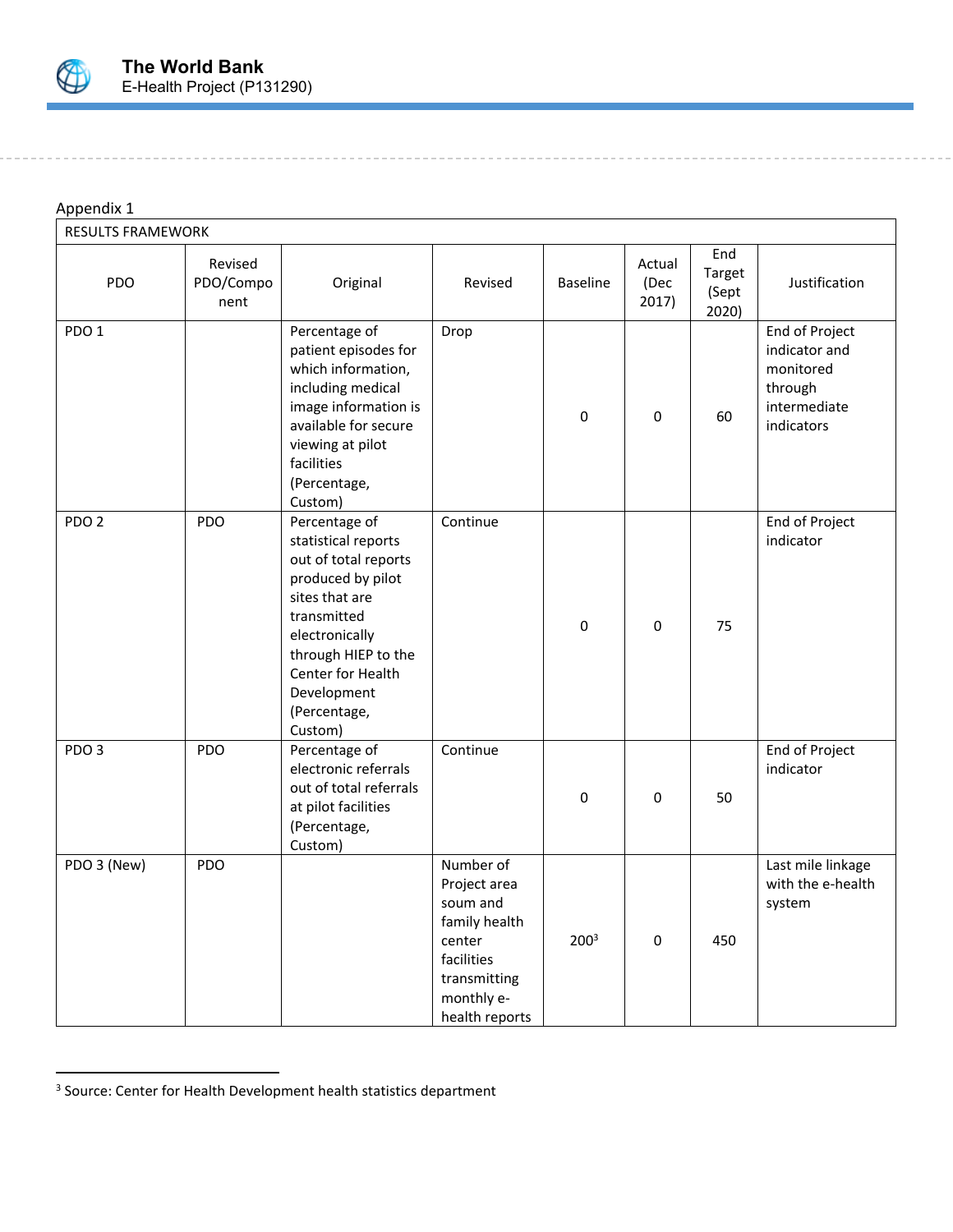

| PDO                               | Revised<br>PDO/Compo<br>nent | Original                                                                                                                                                                     | Revised                                                                                                                                       | <b>Baseline</b> | Actual<br>(Dec<br>2017)                                | End<br>Target<br>(Sept<br>2020) | Justification                                                                                                                                                                                |
|-----------------------------------|------------------------------|------------------------------------------------------------------------------------------------------------------------------------------------------------------------------|-----------------------------------------------------------------------------------------------------------------------------------------------|-----------------|--------------------------------------------------------|---------------------------------|----------------------------------------------------------------------------------------------------------------------------------------------------------------------------------------------|
| PDO 4 (New)                       | PDO                          |                                                                                                                                                                              | Improvements<br>in IT literacy<br>and health<br>information<br>management<br>capacity<br>among health<br>professionals<br>(Number,<br>Custom) | 0               | 0                                                      | 1,000                           | Previous<br>Intermediate<br>Indicator:<br>Highlights the<br>importance of<br>capacity building<br>for utilization and<br>integration. Target<br>increased to<br>reflect increase in<br>scope |
| Intermediate<br><b>Indicators</b> |                              |                                                                                                                                                                              |                                                                                                                                               |                 |                                                        |                                 |                                                                                                                                                                                              |
| Component 1                       | $\mathbf{1}$                 | <b>Health Data</b><br>Standards are<br>developed, validated<br>and promulgated by<br>MOH (Text, Custom)                                                                      | Continue                                                                                                                                      | No              | no<br>(3)<br>standard<br>s drafted<br>by Sept.<br>2018 | yes                             | Integral to HIEP                                                                                                                                                                             |
|                                   |                              | Percentage of<br>agencies which<br>adopt and utilize the<br>EA and HDS in the<br>construction of<br>software modules<br>and communication<br>layers. (Percentage,<br>Custom) | Drop                                                                                                                                          | 0               | $\mathbf 0$                                            | 50                              | The impact of this<br>indicator may fall<br>outside the Project<br>implementation<br>period.                                                                                                 |
| Component 2                       | $\mathbf{1}$                 | Percentage of pilot<br>facilities which<br>design, develop, and<br>implement<br>successful piloting of<br>HIEP. (Percentage,<br>Custom)                                      | Continue                                                                                                                                      | 0               | $\mathbf 0$                                            | 80                              | <b>Building blocks to</b><br>HIEP. Indicator<br>simplified to<br>reflect bringing<br>activities under<br>HIEP.                                                                               |
|                                   | $\mathbf{1}$                 | Percentage of digital<br>images generated in<br>pilot facilities which<br>are transmitted to<br>the central PACS.<br>(Percentage,<br>Custom)                                 | Continue                                                                                                                                      | 0               | 0                                                      | 80                              | <b>Building blocks to</b><br><b>HIEP</b>                                                                                                                                                     |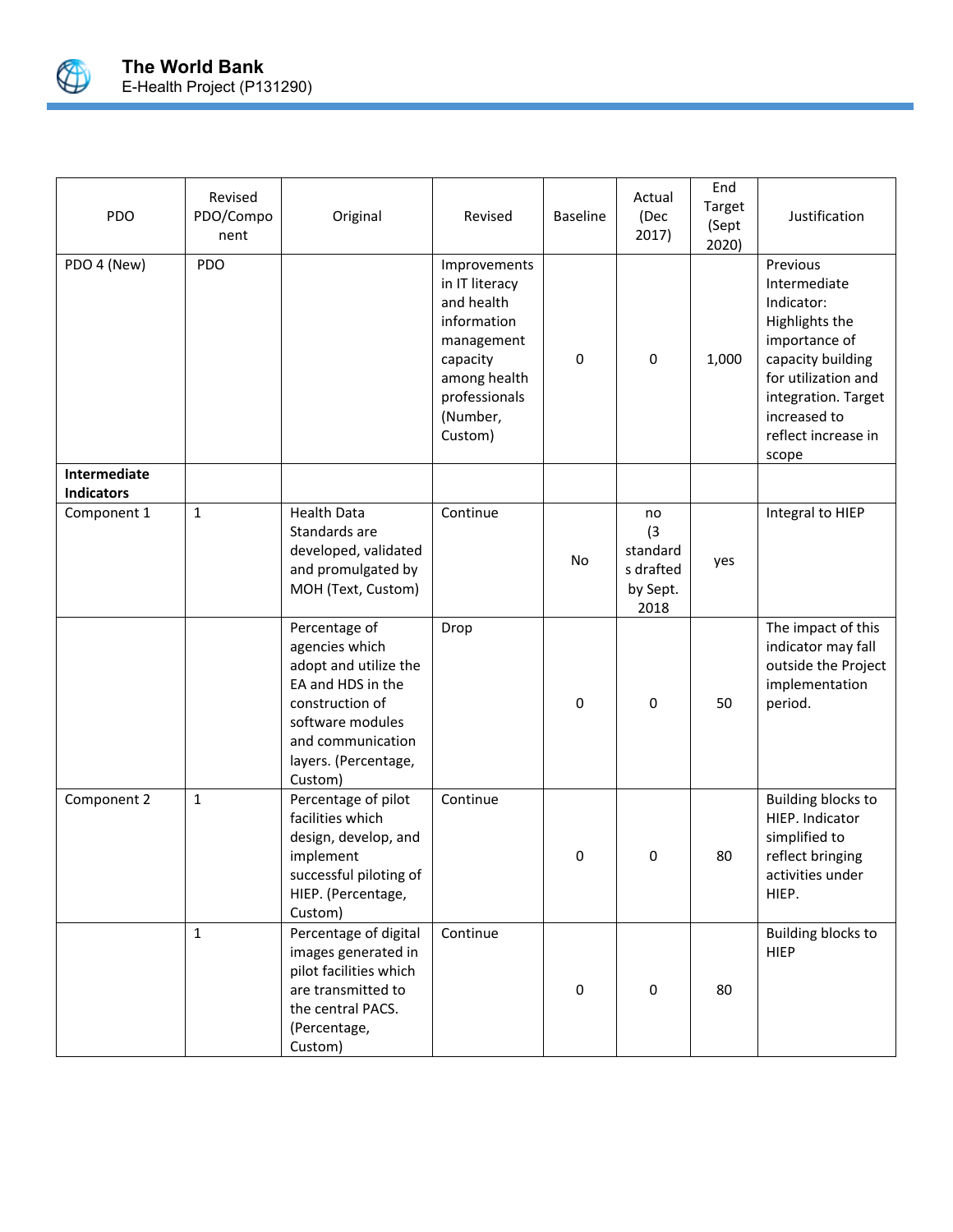

|             | $1$ (New)      |                                                                                                                                      | Number of<br>primary health<br>care facilities<br>(soum, FHC)<br>having at least<br>1 upgraded<br>and working<br>computer | 110          | 110         | 500            | Last mile linkage of<br>the e-Health<br>system                        |
|-------------|----------------|--------------------------------------------------------------------------------------------------------------------------------------|---------------------------------------------------------------------------------------------------------------------------|--------------|-------------|----------------|-----------------------------------------------------------------------|
|             | $1$ (New)      |                                                                                                                                      | Health data<br>information<br>storage<br>capacities<br>improved                                                           | No           | no          | yes            | Institutional<br>capacity to store,<br>manage and<br>secure data      |
| Component 3 | $\overline{2}$ | <b>Training Center has</b><br>been designed,<br>implemented and is<br>ready for use.                                                 | Continue                                                                                                                  | No           | no          | yes            | Critical to capacity<br>building                                      |
| Component 4 | $\overline{2}$ | Improvements in IT<br>literacy and health<br>information<br>management<br>capacity among<br>health professionals<br>(Number, Custom) | Move to PDO<br>level and<br>dropped at<br>Intermediate<br>level e                                                         | $\mathbf 0$  | $\mathbf 0$ | 1,000          | Critical to capacity<br>building                                      |
|             | $\overline{2}$ | Number of online<br>training courses<br>(Number, Custom)                                                                             | Drop                                                                                                                      | $\mathbf{0}$ | $\mathbf 0$ | $\overline{2}$ | Linked to new PDO<br>indicator 4                                      |
|             |                | Health personnel<br>receiving training<br>(number) (Number)                                                                          | Drop                                                                                                                      | $\mathbf 0$  | 75          | 200            | Included as a<br>outcome PDO<br>indicator                             |
|             | 2 (New)        |                                                                                                                                      | Number of<br>pilot soum<br>and family<br>health centers<br>connected to<br>high speed<br>internet<br>highway              | $\mathbf 0$  | $\mathbf 0$ | 70             | Institutional<br>readiness for inter<br>connectedness                 |
|             | $2$ (New)      |                                                                                                                                      | E signatures<br>used as a valid<br>endorsement<br>for health<br>insurance<br>claims                                       | No           | no          | yes            | Institutional<br>readiness for an e-<br>health system                 |
|             | $2$ (New)      |                                                                                                                                      | Beneficiary<br>consultation<br>outcomes and<br>feedback<br>integrated in<br>Project                                       | No           | <b>No</b>   | Yes            | Beneficiary<br>feedback<br>integrated in<br>Project<br>implementation |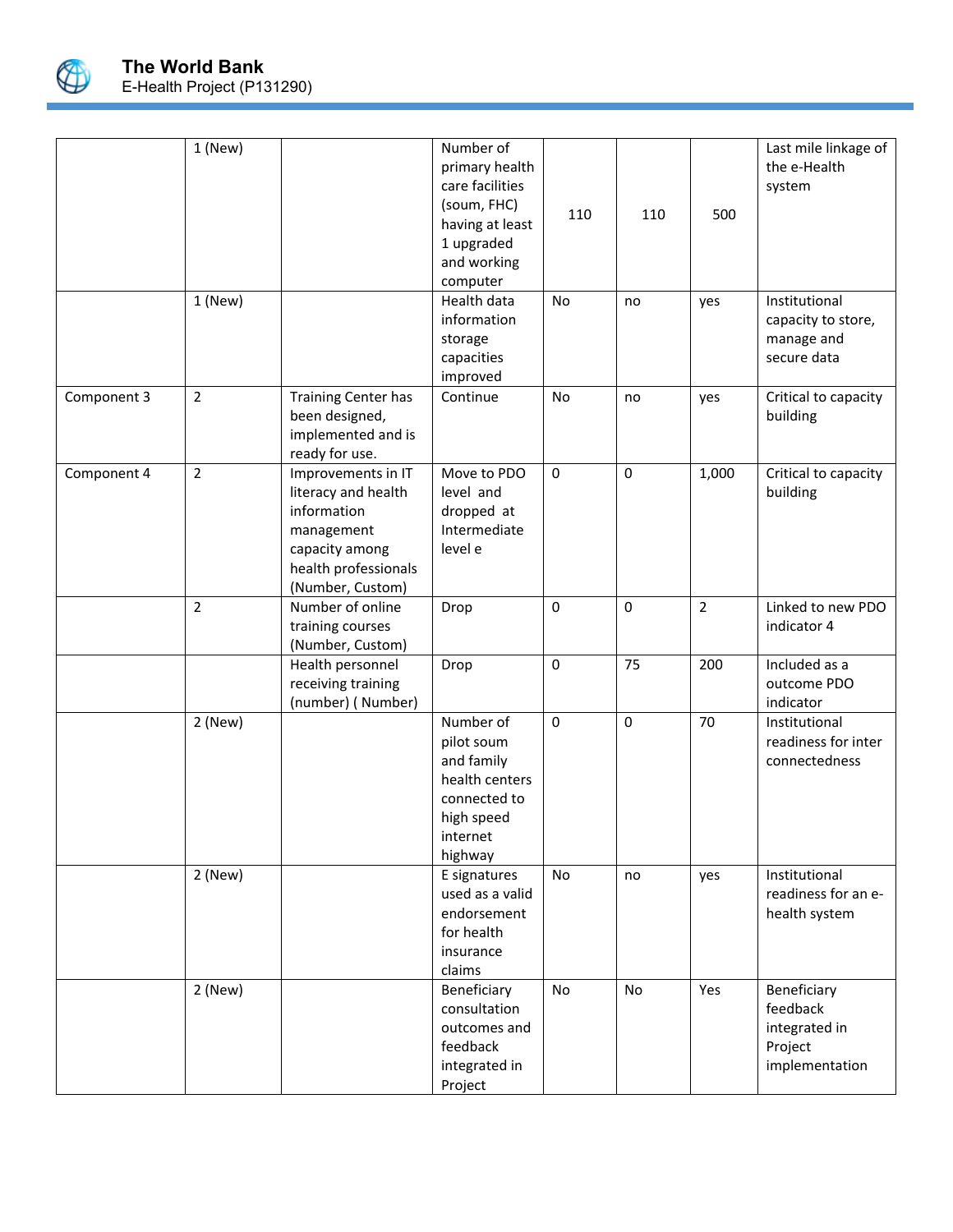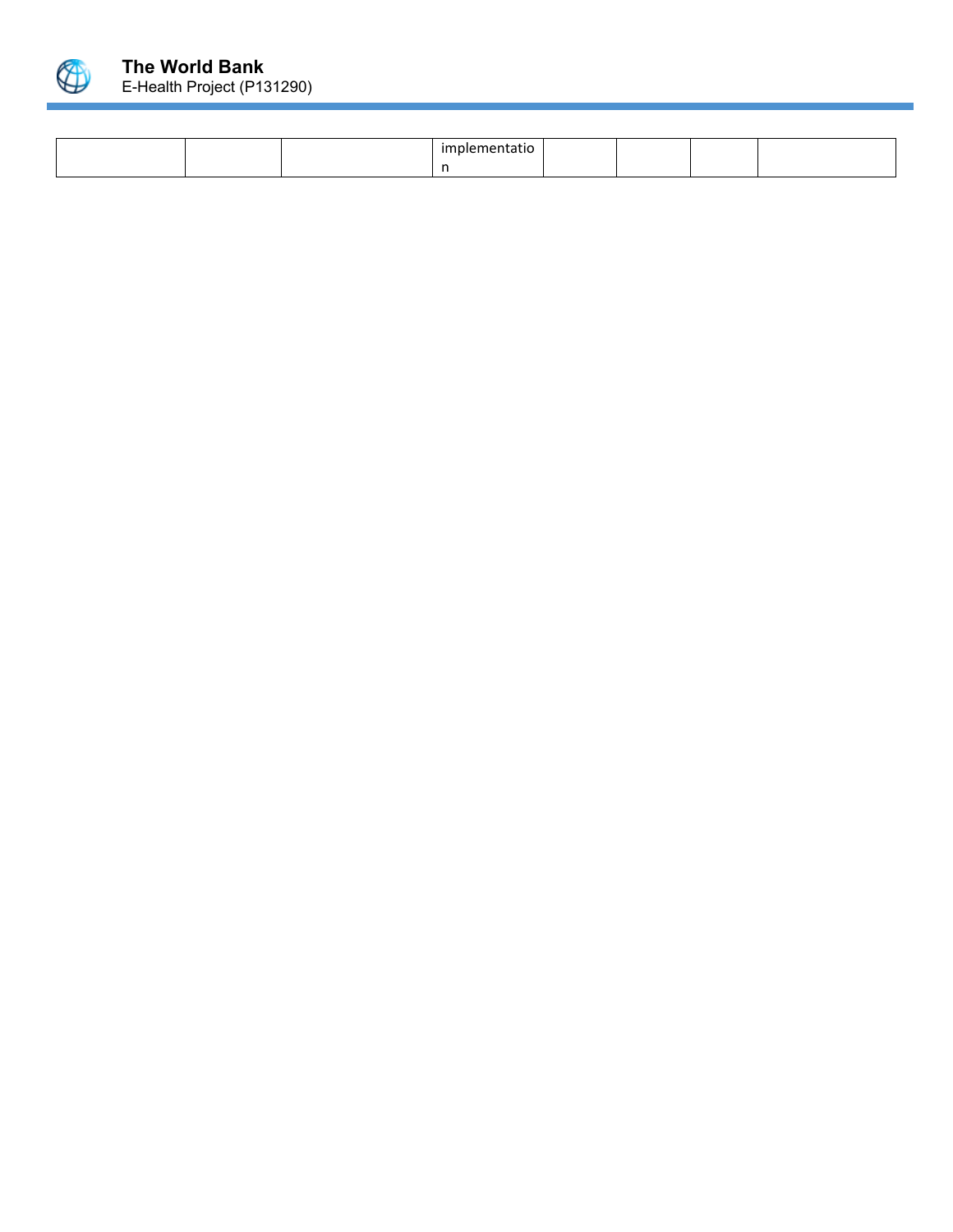

# **Appendix 2 : Revised Costing**

| Compone                                                                                       | <b>Activity name</b>       | Old activities                                                                       | Year 2017*  | <b>Year 2018</b> | <b>Year 2019</b> | <b>Year 2020</b> | <b>Total</b> |
|-----------------------------------------------------------------------------------------------|----------------------------|--------------------------------------------------------------------------------------|-------------|------------------|------------------|------------------|--------------|
| nt name                                                                                       |                            |                                                                                      |             |                  |                  | amount           |              |
| Compone                                                                                       | 1.1 HIEP and               | 1.1.1. HIEP consolidated package                                                     | 0           | 1,020,600        | 4,422,600        | 1,360,800        | 6,804,000    |
| nt 1.                                                                                         | relevant e-                | 1.1.2a. HIEP IC (E-Health IC additional work)                                        | 0           | 28,000           | 0                | 0                | 28,000       |
| <b>Building</b>                                                                               | services                   | 1.1.2b. HIEP IC (EA IC additional work)                                              | 0           | 22,000           | $\mathbf 0$      | 0                | 22,000       |
| the E-<br>Health                                                                              | development                | 1.1.3. HIEP LC                                                                       | 0           | 6,000            | 24,000           | 12,000           | 42,000       |
| Integratio                                                                                    |                            | 1.1.4. HIEP hardware (HIEP, portal, health data)                                     | 0           | 700,700          | 700,700          | 0                | 1,401,400    |
| n System                                                                                      |                            | 1.1.5.a. PACS hardware                                                               | 0           | 0                | 844,000          | 875,784          | 1,719,784    |
|                                                                                               |                            | 1.1.5.b. PACS software license                                                       | 0           | 0                | 0                | 500,000          | 500,000      |
|                                                                                               |                            | 1.1.6. Dashboard hardware                                                            | 0           | 0                | 25,500           | 0                | 25,500       |
|                                                                                               |                            | 1.1.7. HL7 subscription, standards                                                   | 0           | 18,500           | 6,500            | 0                | 25,000       |
|                                                                                               |                            | 1.1.8. Helpdesk service                                                              | 0           | 0                | 0                | 120,000          | 120,000      |
|                                                                                               |                            | 1.1.9 Piloting and testing                                                           | 0           | 0                | 0                | 600,000          | 600,000      |
|                                                                                               |                            | 1.1.10 Piloting and testing IC                                                       | 0           | 0                | 0                | 105,000          | 105,000      |
|                                                                                               |                            | 1.1.11 Piloting and testing LC                                                       | 0           | 0                | $\mathbf 0$      | 12,000           | 12,000       |
|                                                                                               |                            | 1.1.12 E-Health applications software                                                | $\mathbf 0$ | 0                | 0                | 106,000          | 106,000      |
|                                                                                               |                            | 1.1.13 Feasibility study                                                             | 23,715.87   | 0                | 0                | 0                | 23,716       |
|                                                                                               |                            | 1.1.14 HIEP technical support to MOH                                                 | 0           | 4,000            | 24,000           | 12,000           | 40,000       |
|                                                                                               | 1.2                        | 1.2.1. E-Health IC                                                                   | 80,425.24   | 109,072          | 133,156          | 74,252           | 396,905      |
|                                                                                               | Standardization            | 1.2.2. HD LC                                                                         | 0           | 12,000           | 24,000           | 12,000           | 48,000       |
|                                                                                               |                            | 1.2.3. HD standards LC                                                               | 1,472.76    | 24,000           | 24,000           | 12,000           | 61,473       |
|                                                                                               |                            | 1.2.4. HD exchange standards LC                                                      | 0           | 12,000           | 24,000           | 12,000           | 48,000       |
|                                                                                               |                            | 1.2.5. E-Health legal LC                                                             | 0           | 6,000            | 6,000            | 8,000            | 20,000       |
|                                                                                               |                            | 1.2.6.1. HD&IT standards ICB                                                         | $\mathbf 0$ | 21.840           | 196,560          | 0                | 218,400      |
| $1.3$ IT<br>infrastructure<br>development<br>1.4 Enterprise<br>architecture<br>implementation |                            | 1.2.6.2. Printing of HD&IT standards                                                 | 0           | 0                | 0                | 30,000           | 30,000       |
|                                                                                               |                            | 1.2.7.1. HDD ICB                                                                     | 0           | 0                | 220,080          | 94,320           | 314,400      |
|                                                                                               |                            | 1.2.7.2. Printing of HDD                                                             | 0           | 0                | 0                | 50,000           | 50,000       |
|                                                                                               |                            | 1.2.8. Consultative meeting                                                          | 0           | 5,000            | 13,000           | 18,000           | 36,000       |
|                                                                                               |                            | 1.2.9 Standards enforcement IC                                                       | 0           | 0                | 0                | 105,000          | 105,000      |
|                                                                                               |                            | 2.2.6. Standards enforcement hardware and<br>software                                | 0           | 0                | 60,000           | 0                | 60,000       |
|                                                                                               |                            | 1.3.1. Health statistics LC                                                          | 0           | 0                | 24,000           | 12,000           | 36,000       |
|                                                                                               |                            | 1.3.2 Health statistics IC                                                           | 0           | 0                | 0                | 52,500           | 52,500       |
|                                                                                               |                            | 1.3.3 Primary healthcare hardware                                                    | 0           | 736,514          | 1,058,986        | 0                | 1,795,500    |
|                                                                                               |                            | 1.4.1. EA IC                                                                         | 4,095.62    | 120,000          | 120,000          | 82,274           | 326,370      |
|                                                                                               |                            | 1.4.2. Development of EA and IF                                                      | 0           | 75,140           | 676,260          | 0                | 751,400      |
|                                                                                               |                            | 1.4.3. EA licenses                                                                   | 0           | 42,000           | 10,000           | 10,000           | 62,000       |
|                                                                                               |                            |                                                                                      | 109,709.49  | 2,963,366        | 8,637,342        | 4,275,930        | 15,986,347   |
| Compone<br>nt 2.                                                                              | 2.1 Building the<br>health | 2.1.1.a. Basic and advanced user trainings for<br>health professionals               | 0           | 20,000           | 125,000          | 325,000          | 470,000      |
| Institutio<br>nal                                                                             | information<br>management  | 2.1.1.b. Printing of user training materials (basic,<br>advanced)                    | 0           | 7,200            | 7,200            | 0                | 14,400       |
| Strengthe                                                                                     | capacity of                | 2.1.2. Local consultancy on basic user training                                      | 0           | 8,000            | 24,000           | 0                | 32,000       |
| ning and                                                                                      | health                     | 2.1.3. Local consultancy on advanced user training                                   | 0           | 4,000            | 24,000           | 12,000           | 40,000       |
| Capacity<br><b>Building</b>                                                                   | professionals              | 2.1.4.1 Network security associate training for IT<br>specialists                    | 0           | 0                | 33,000           | 0                | 33,000       |
|                                                                                               |                            | 2.1.4.2 Per diem, travel costs of 2.1.5.1 participants                               | 0           | 0                | 12,007           | 0                | 12,007       |
|                                                                                               |                            | 2.1.5. Network security professional training for IT<br>specialists                  | 0           | $\mathbf 0$      | 0                | 30,000           | 30,000       |
|                                                                                               |                            | 2.1.6. Network management and information<br>security management training (external) | 0           | 0                | 128,000          | 0                | 128,000      |
|                                                                                               |                            | 2.1.7.1. Application development and DBMS<br>training                                | 0           | 0                | 5,000            | 0                | 5,000        |
|                                                                                               |                            | 2.1.7.2. Per diem, travel costs of 2.1.8.1<br>participants                           | 0           | 0                | 8,367            | 0                | 8,367        |
|                                                                                               |                            | 2.1.8.1. Security training                                                           | 0           | 7,000            | 18,000           | 0                | 25,000       |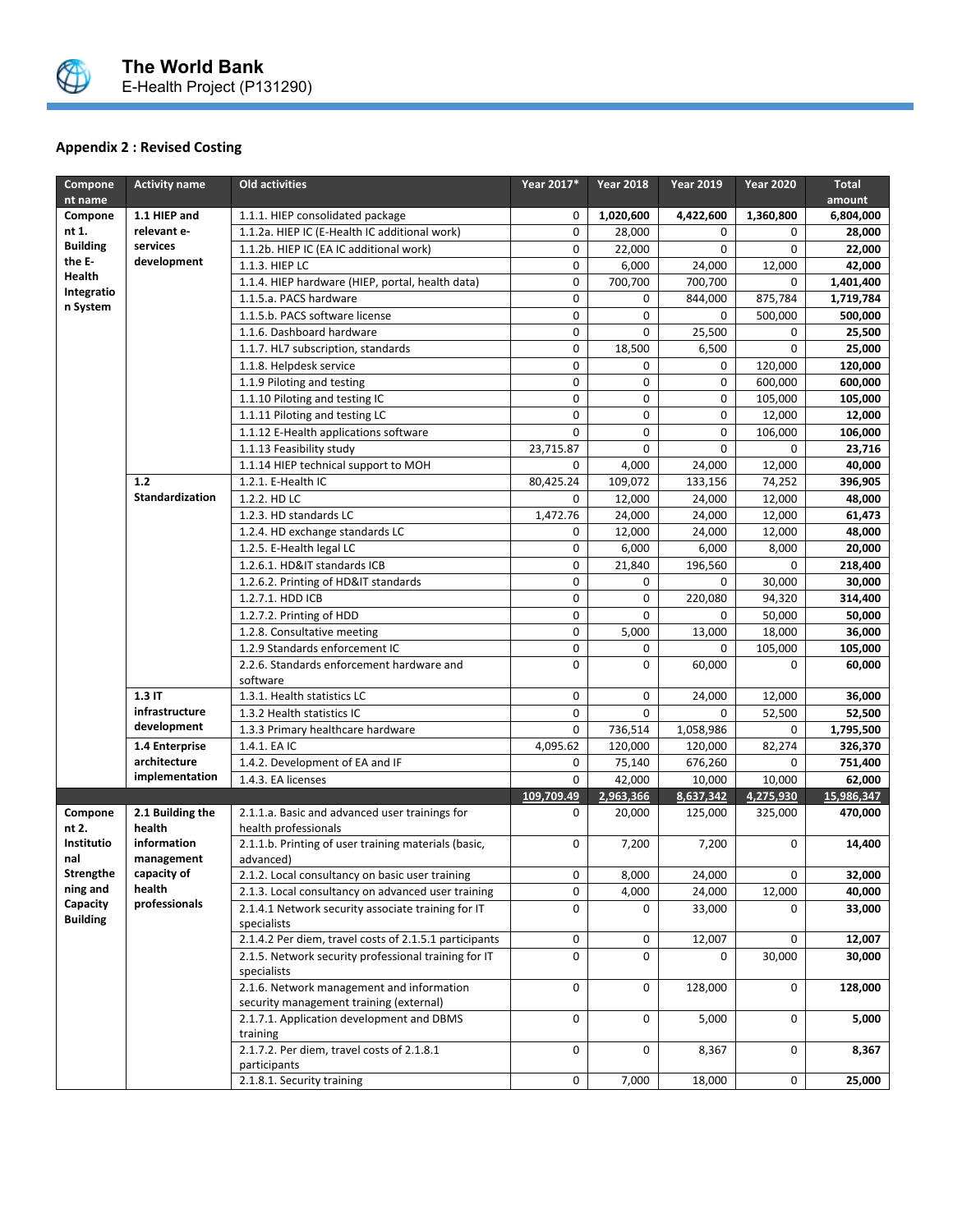

|                                               |                                                | 2.1.8.2. Per diem, travel costs of 2.1.9.1<br>participants                                                                  | 0            | 8,367       | $\Omega$   | $\Omega$ | 8,367     |
|-----------------------------------------------|------------------------------------------------|-----------------------------------------------------------------------------------------------------------------------------|--------------|-------------|------------|----------|-----------|
|                                               |                                                | 2.1.9. HL/FHIR for Center of Health Development -<br>$(5+5) \times $1,200 = $12,000$                                        | 0            | $\mathbf 0$ | 12,000     | 0        | 12,000    |
|                                               |                                                | 2.1.10. TOGAF trainining for 20 professionals                                                                               | 0            | 0           | 102,000    | 0        | 102,000   |
|                                               |                                                | 2.1.12 Advanced user training for health<br>professionals of aimag and district general<br>hospitals, specialized hospitals | $\Omega$     | $\Omega$    | $\Omega$   | 30,000   | 30,000    |
|                                               |                                                | 2.2.4. Capacity building of beneficiaries (external)                                                                        | 0            | 80,000      | 50,000     | 50,000   | 180,000   |
|                                               |                                                | 2.2.5. Capacity building of beneficiaries and<br>communication for development (local)                                      | 0            | 90,000      | 90,000     | 20,000   | 200,000   |
|                                               |                                                |                                                                                                                             | $\bf{0}$     | 224,566.6   | 638,573.33 | 467,000  | 1,330,140 |
|                                               | 2.2 Setting the                                | 2.2.1. Connectivity to high speed highway                                                                                   | 0            | $\Omega$    | 100,000    | 0        | 100,000   |
|                                               | building blocks<br>for a E-Health<br>system by | 2.2.2. Internet connectivity costs of project areas                                                                         | $\Omega$     | 21,900      | 317,600    | 298,360  | 637,860   |
|                                               | ensuring facility                              |                                                                                                                             |              |             |            |          |           |
|                                               | connectivity                                   |                                                                                                                             | $\mathbf{0}$ | 21,900      | 417,600    | 298,360  | 737,860   |
|                                               | 2.3 Establishing<br>the training               | 2.3.1. IT and user training LC (training manager with<br>IT background)                                                     | 0            | 6,000       | 24,000     | 12,000   | 42,000    |
|                                               | center                                         | 2.3.2. Training center equipment and furniture,<br>refurbishment                                                            | 0            | 140,000     | $\Omega$   | $\Omega$ | 140,000   |
|                                               |                                                | 2.3.3. Development of two online distance courses<br>and e-Learning platform                                                | $\Omega$     | $\Omega$    | 50,000     | $\Omega$ | 50,000    |
|                                               |                                                |                                                                                                                             | $\mathbf{0}$ | 146,000     | 74,000     | 12,000   | 232,000   |
|                                               |                                                |                                                                                                                             | 00           | 392,467     | 1,130,173  | 777,360  | 2,300,000 |
| Compone<br>nt 3.<br>Project<br>managem<br>ent | 3.1 Project<br>management                      | 3.1.1. Project management                                                                                                   | 280,473.56   | 298,020     | 332,641    | 302,518  | 1,213,653 |
|                                               |                                                |                                                                                                                             | 280,473.56   | 298,020     | 332,641    | 302,518  | 1,213,653 |